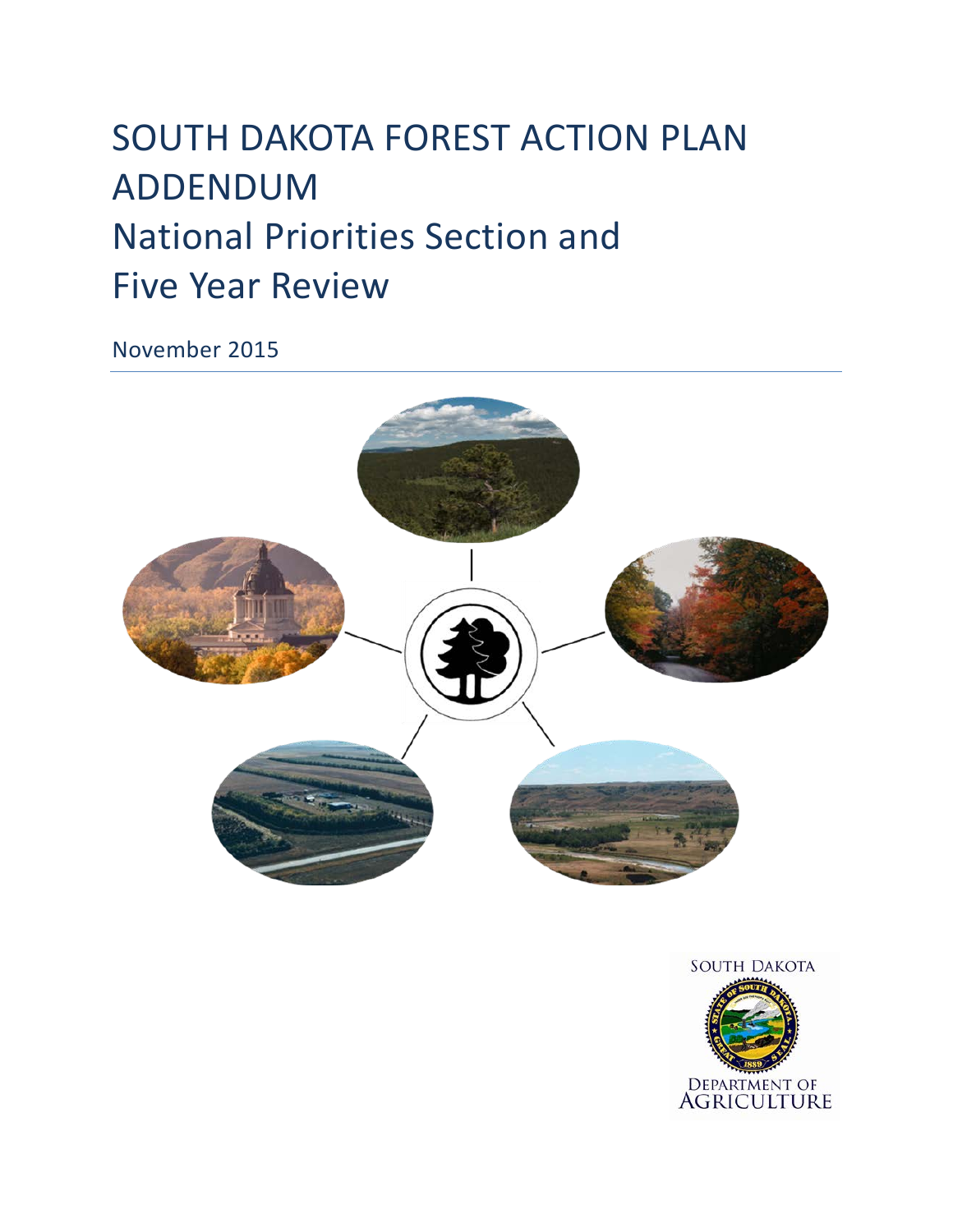# **SOUTH DAKOTA FOREST ACTION PLAN ADDENDUM National Priorities Section and Five Year Review**

#### *Prepared by*

South Dakota Department of Agriculture

Resource Conservation & Forestry Division 523 East Capitol Pierre, South Dakota 57501-3182

Wildland Fire Suppression Division 4250 Fire Station Road, Suite #2 Rapid City, South Dakota 57703-8722

### <span id="page-1-0"></span>**ACKNOWLEDGMENTS**

Collaboration with several partners was instrumental to the development of both the *South Dakota Statewide Assessment of Forest Resources* and the *South Dakota Statewide Forest Resource Strategy* documents. A list of forest management plans and contributors for this document can be found in the *South Dakota Statewide Assessment of Forest Resources*.

William Smith, Director, Division of Resource Conservation and Forestry

Greg Josten, State Forester, Division of Resource Conservation & Forestry

Jay Esperance, Director/Fire Chief, Division of Wildland Fire Suppression

November 2015

Cover Photos: Diversity of forest types across South Dakota.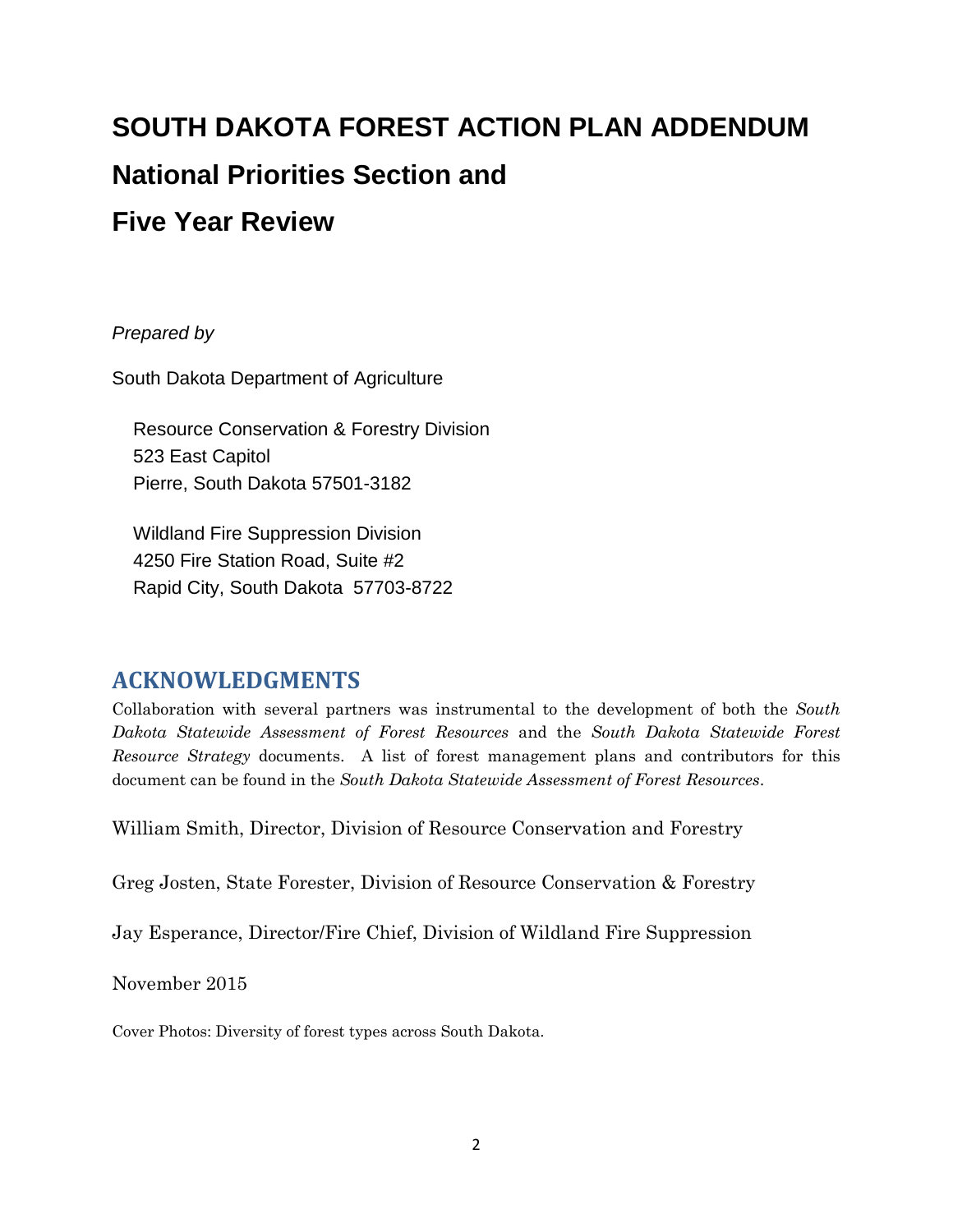### <span id="page-2-1"></span>**EXECUTIVE SUMMARY**

The South Dakota Forest Action Plan is made up of two documents completed in 2010: The South Dakota Assessment of Forest Resources, and the South Dakota Statewide Forest Resource Strategy. The forest types, their condition, and a compilation of threats and strategies is presented in the South Dakota *Statewide Assessment of Forest Resources*[1](#page-2-0). The South Dakota Statewide Forest Resource Strategy details threats, strategies, existing resources, needs, partners, monitoring, and interstate collaboration. This report serves as the National Priorities Section and a five year review of actions taken to implement the Forest Action Plan across South Dakota and the National Priorities section.

<span id="page-2-0"></span> <sup>1</sup> Hocking, C. M., E. L. Krantz, and G. J. Josten, 2010. South Dakota *Statewide Assessment of Forest Resources*, prepared by RESPEC, Rapid City, SD, and South Dakota Department of Agriculture, Rapid City, SD, for South Dakota Department of Agriculture, Pierre, SD.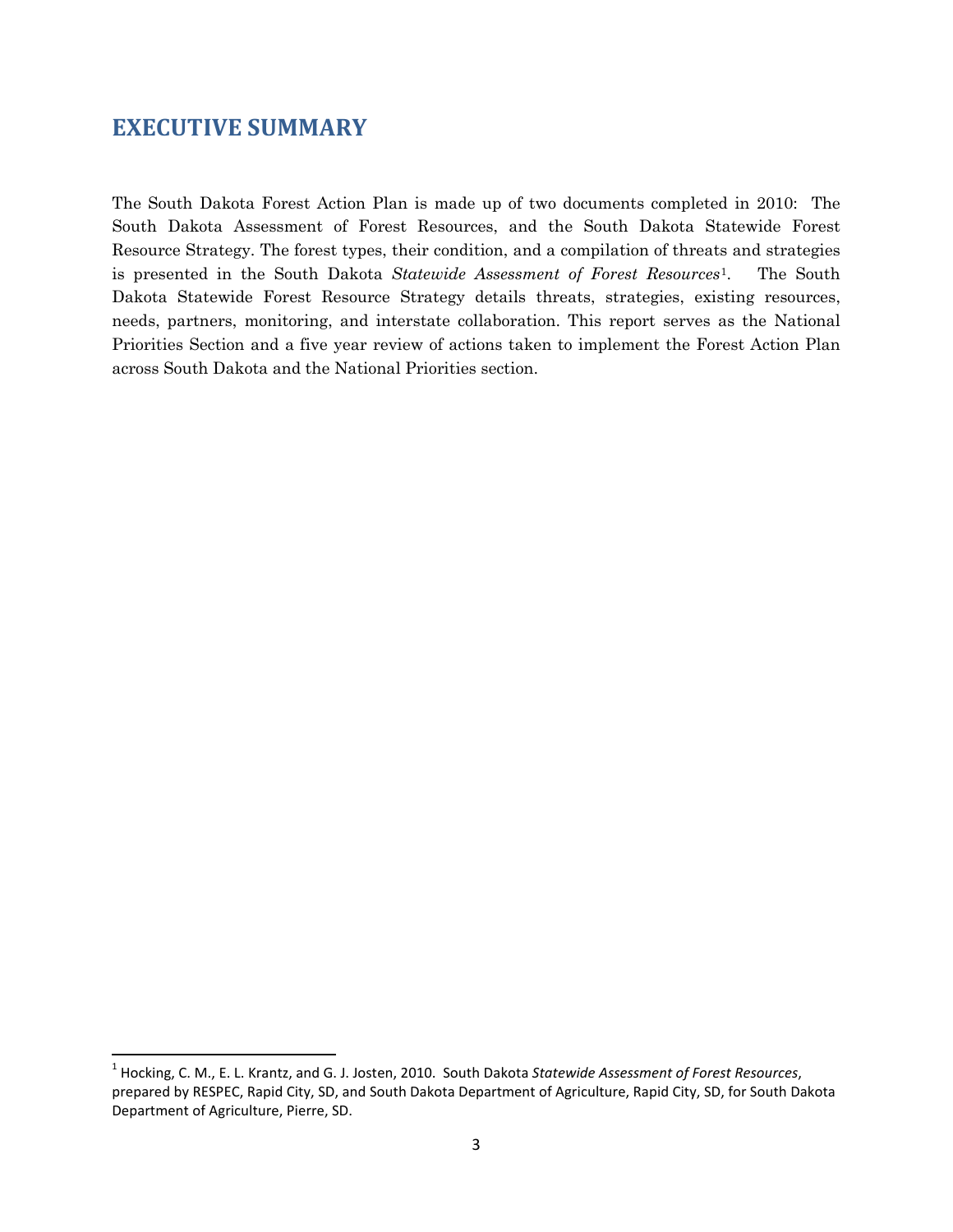## <span id="page-3-0"></span>**Table of Contents**

| 1.0  |       |  |  |  |  |  |  |  |  |
|------|-------|--|--|--|--|--|--|--|--|
| 1.1  |       |  |  |  |  |  |  |  |  |
|      | 1.1.1 |  |  |  |  |  |  |  |  |
|      | 1.1.2 |  |  |  |  |  |  |  |  |
|      | 1.1.3 |  |  |  |  |  |  |  |  |
|      | 1.1.4 |  |  |  |  |  |  |  |  |
|      | 1.1.5 |  |  |  |  |  |  |  |  |
|      | 1.1.6 |  |  |  |  |  |  |  |  |
| 1.2  |       |  |  |  |  |  |  |  |  |
|      | 1.2.1 |  |  |  |  |  |  |  |  |
|      | 1.2.2 |  |  |  |  |  |  |  |  |
|      | 1.2.3 |  |  |  |  |  |  |  |  |
|      | 1.2.4 |  |  |  |  |  |  |  |  |
|      | 1.2.5 |  |  |  |  |  |  |  |  |
|      | 1.2.6 |  |  |  |  |  |  |  |  |
| 1.3  |       |  |  |  |  |  |  |  |  |
|      | 1.3.1 |  |  |  |  |  |  |  |  |
|      | 1.3.2 |  |  |  |  |  |  |  |  |
|      | 1.3.3 |  |  |  |  |  |  |  |  |
|      | 1.3.4 |  |  |  |  |  |  |  |  |
|      | 1.3.5 |  |  |  |  |  |  |  |  |
|      | 1.3.6 |  |  |  |  |  |  |  |  |
| 1.4. |       |  |  |  |  |  |  |  |  |
| 1.5  |       |  |  |  |  |  |  |  |  |
|      | 1.5.1 |  |  |  |  |  |  |  |  |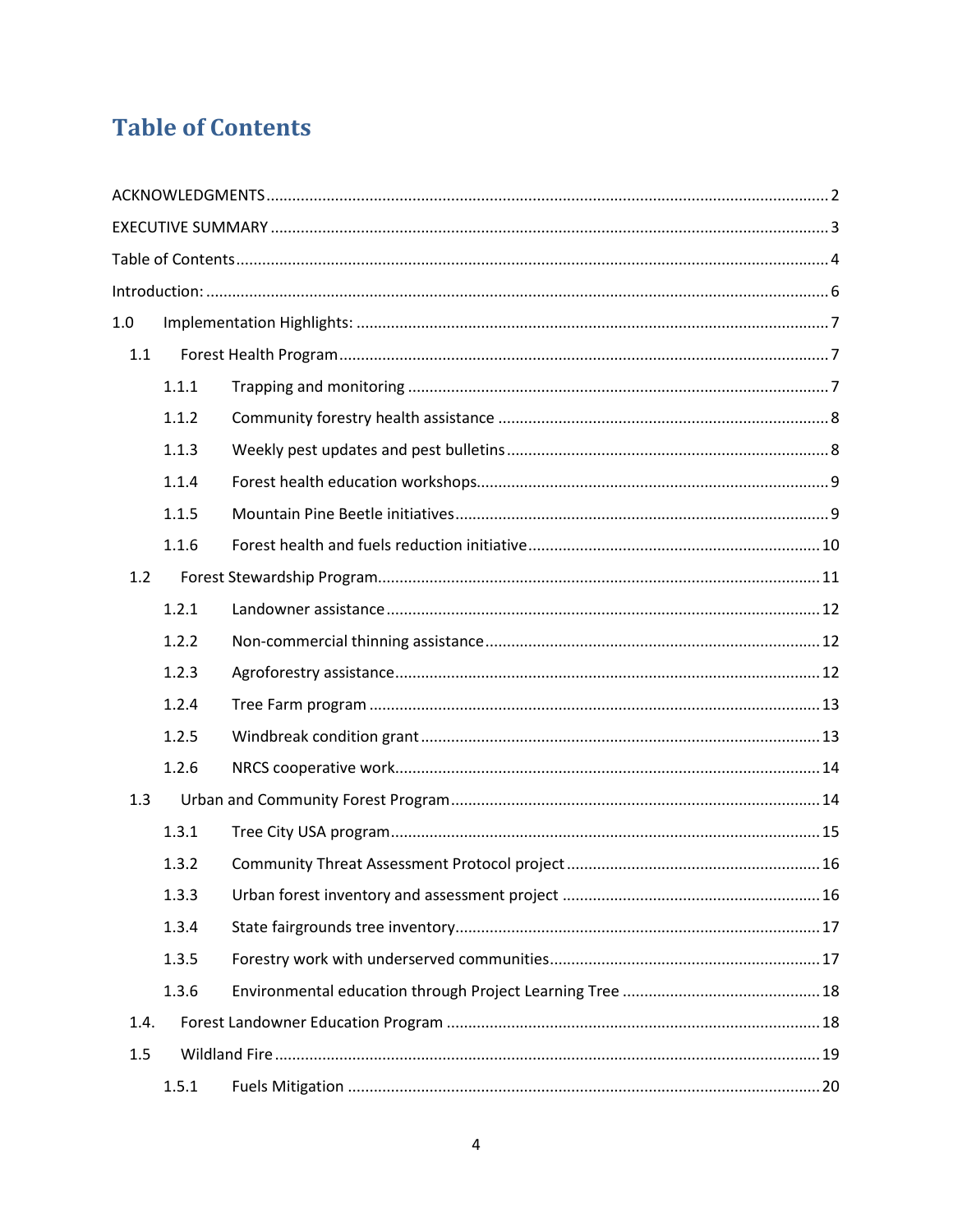|     | 1.5.2 |  |  |  |  |  |  |  |
|-----|-------|--|--|--|--|--|--|--|
|     | 1.5.3 |  |  |  |  |  |  |  |
| 1.6 |       |  |  |  |  |  |  |  |
|     | 1.6.1 |  |  |  |  |  |  |  |
| 1.7 |       |  |  |  |  |  |  |  |
|     | 1.7.1 |  |  |  |  |  |  |  |
| 1.8 |       |  |  |  |  |  |  |  |
| 2.0 |       |  |  |  |  |  |  |  |
| 3.0 |       |  |  |  |  |  |  |  |
| 4.0 |       |  |  |  |  |  |  |  |
| 5.0 |       |  |  |  |  |  |  |  |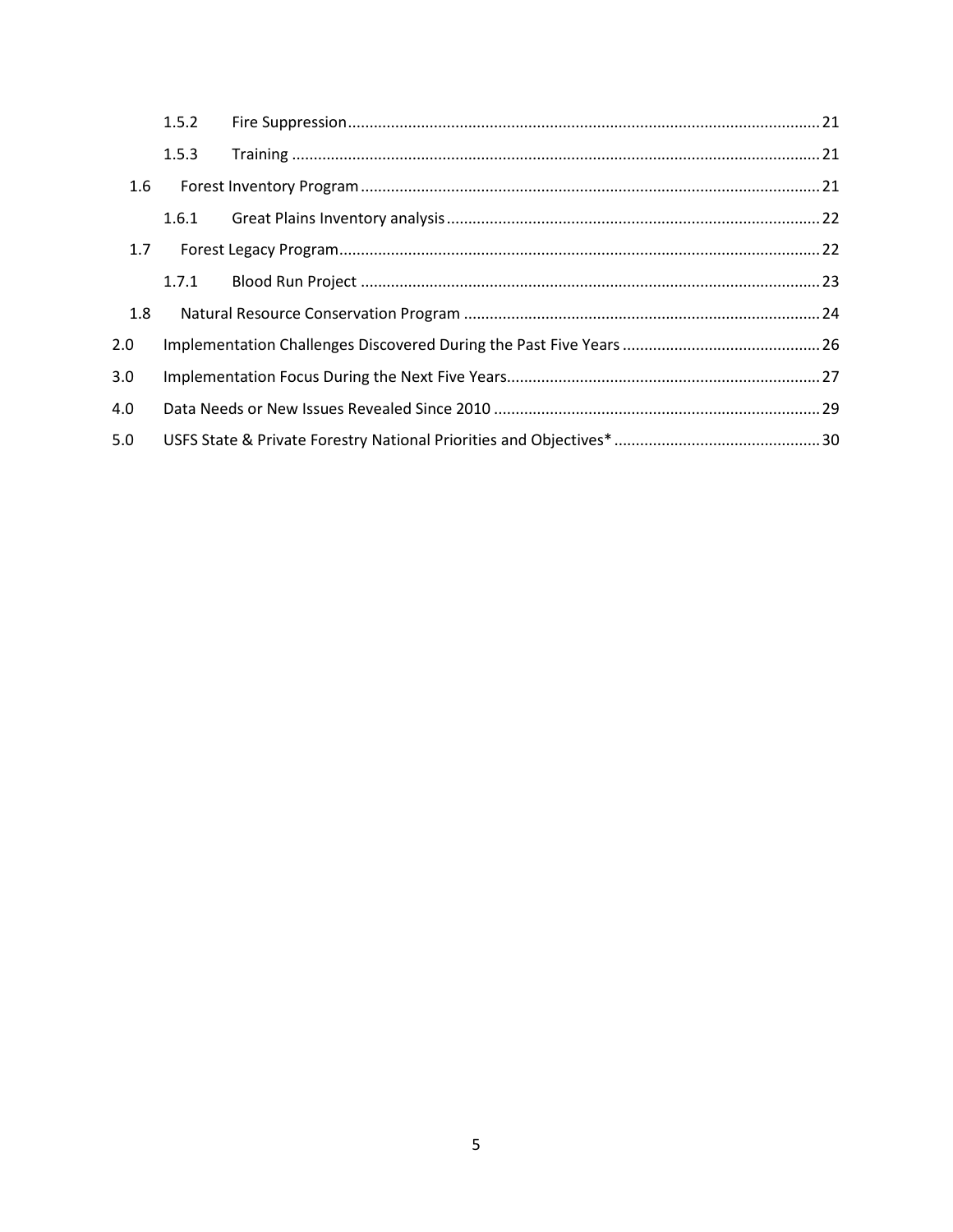### <span id="page-5-0"></span>**Introduction:**

The South Dakota Forest Resource Strategy was created in June 2010 to provide a long-term, comprehensive, coordinated strategy for investing state, federal, and partner resources. The purpose of this strategy is to provide a comprehensive management plan for priority areas identified in the assessment. The resource strategy details threats, strategies, existing resources, needs, and partners. The threats and strategies described here were assembled with input from the South Dakota Forest Stewardship Coordinating Committee (FSCC), the South Dakota Community Forestry Advisory Council (SDCFAC), resource professionals and forest landowners. The input from the FSCC and the SDCFAC came from numerous meetings with the two groups, and during a work session when they were all present. Input from resource professionals and forest landowners was obtained through the questionnaire that is described in the South Dakota Statewide Assessment of Forest Resources (SAFR) (Hocking et al, 2010).

The United States Forest Service requires the State Forester conduct a review of the existing South Dakota Forest Resource Strategy five years after completion. In addition the State Forester must develop a National Priorities Section describing actions and success stories contributing to each of the National Priorities.

On June 18, 2015, RCF met with the Forest Stewardship Coordinating Committee and other partners to discuss the Forest Action Plan Review and national Priorities Section. There were no specific issues and concerns with the current Forest Action Plan goals and objectives voiced at this meeting. RCF discussed the planning process and deadlines and the partners expressed agreement with the plan presented. The 10 year up- date was also addressed but in a general context. RCF will initiate a partners meeting for that endeavor at a later date.

South Dakota has completed a review of its Forest Resource Strategy. This document serves as the National Priorities section and the five year review of the plan.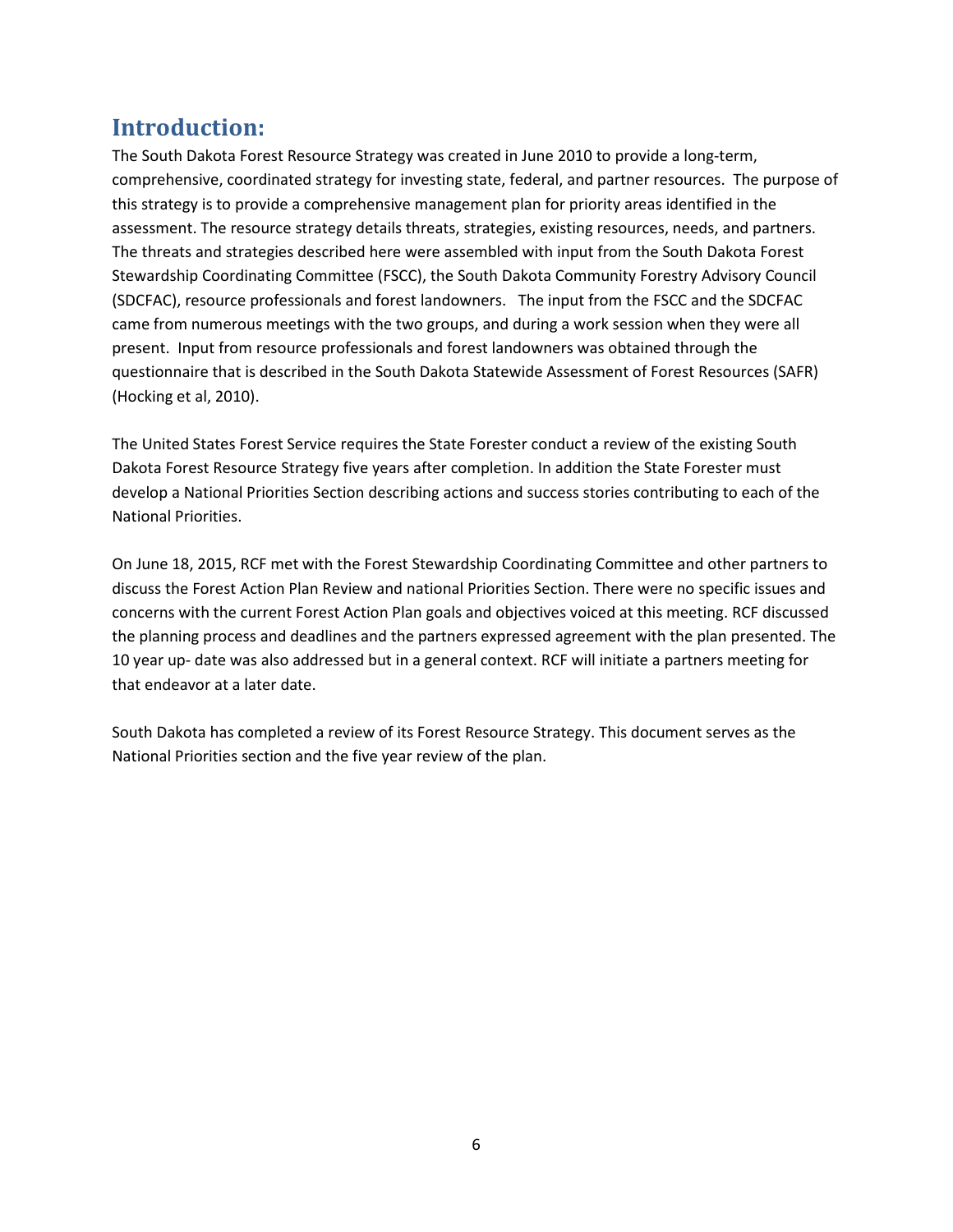### <span id="page-6-0"></span>**1.0 Implementation Highlights:**

#### <span id="page-6-1"></span>**1.1 Forest Health Program**

South Dakota's forests consist of coniferous (75%), bottomland hardwood (3%), upland hardwood (20%), urban and community and windbreak/shelterbelt forests (2% combined). The coniferous forests, which are primarily ponderosa pine, are primarily located in the Black Hills, but also extend into Harding County in the northeast part of the state, and east into Todd County in the south-central part of the state.

Currently, the biggest threat to South Dakota's largest forest resource is the mountain pine beetle. The epidemic began in the late 1990s, and in recent years, has been showing signs of slowing. It has had a huge effect on the forest products industry in the Black Hills, as well as private landowners, and state and national forest lands.

Threats to the other forest types in the state include declining natural regeneration of key species, exotic and invasive pest species (both currently present and looming), disease, and land-use changes. With the detection of the emerald ash borer in Minnesota, Iowa, Colorado, and Kansas, the threat to South Dakota's ash is eminent.

The Forest Health program supports the South Dakota Forest Action Plan by utilizing eight strategies identified therein to address threats to forest health. The program also utilizes strategies to address threats of wildfire, weeds and invasive species, water quality degradation, and over mature and dying trees as identified in the Forest Action Plan. These strategies achieve the "Protect Forests from Harm" theme outlined by the State & Private Forestry (S&PF) National Priorities and Objectives. Examples of the strategies outlined in this document include, but are not limited to:

- Monitor forest insect and disease outbreaks.
- Provide forest management technical assistance to private forest landowners.
- Collaborate with other federal, state, and local agencies.
- Provide financial incentives to help private forest landowners implement healthy forest practices.
- Develop direct suppression and preventive management options to suppress forest insect and disease outbreaks.
- Suppress wildfire and reduce wildland fuel hazard threats.

#### <span id="page-6-2"></span>*1.1.1 Trapping and monitoring*

From 2010 to 2014 our trapping and monitoring efforts included seventy-one gypsy moth traps placed throughout the State annually at campgrounds, rest areas, and tourist destinations. Although APHIS has confirmed positive catches of Gypsy moth in South Dakota nearly every year, no positive catches were reported in traps placed by the Division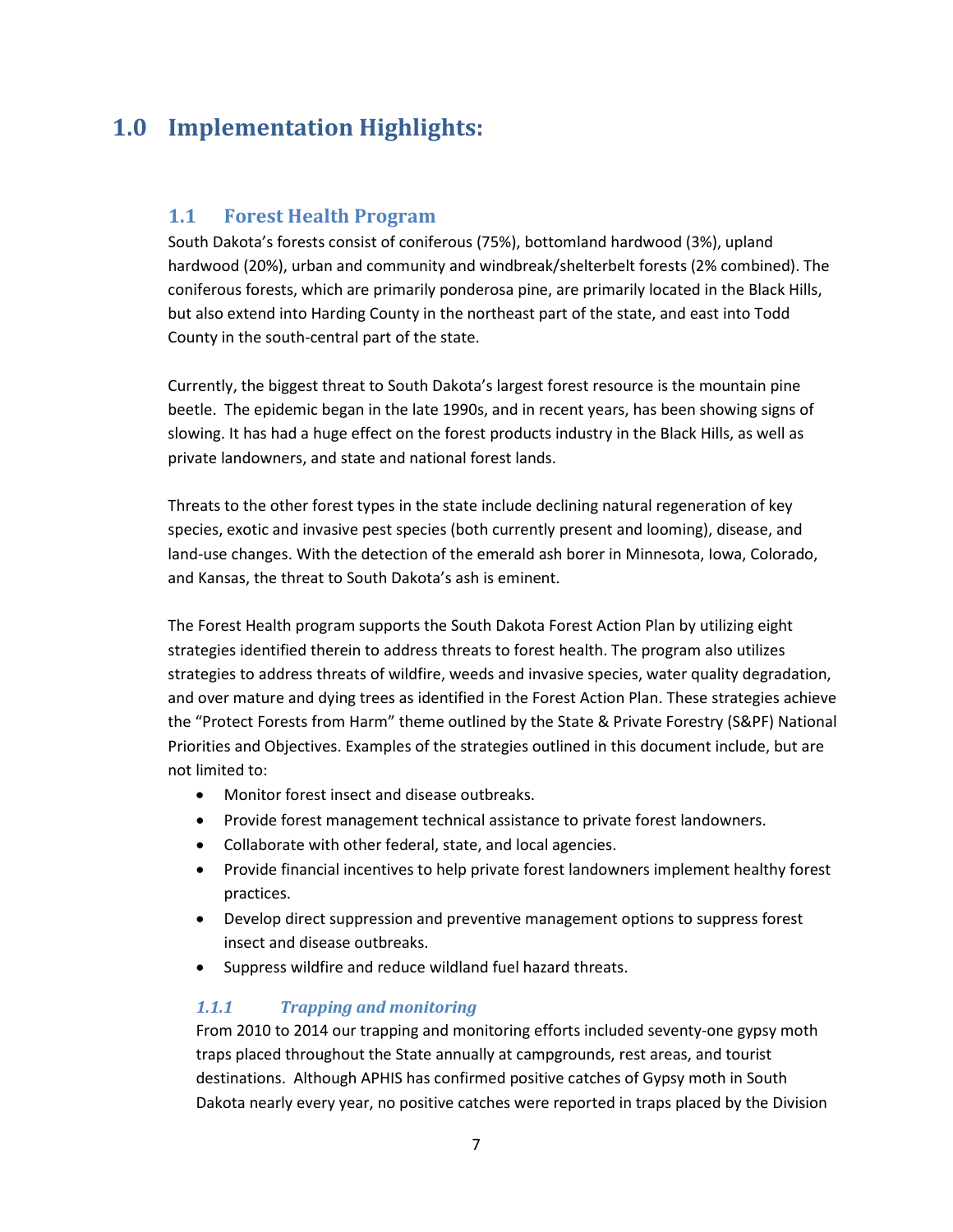of Resource Conservation and Forestry (RCF) staff over the past five years. Sixty-three Lindgren funnel traps have been placed annually at the four large sawmills throughout the Black Hills to trap pine engraver beetle which can kill pine trees on surrounding properties when beetle populations are high. RCF had placed and monitored pine engraver beetle traps at smaller sawmills in past years as requested. RCF responded to an average of 450 insect and disease requests per year. (This does not include mountain pine beetle program assists.) RCF implemented a "Don't Move Firewood" poster campaign to reduce the potential for spread of pests into and around the state.

#### <span id="page-7-0"></span>*1.1.2 Community forestry health assistance*

RCF completed 16 community Dutch elm disease surveys. Four hundred fifty trees were identified as infected, were marked for removal, and were subsequently removed. Pine engraver beetle traps were placed throughout high visibility areas in Spearfish, Rapid City, and other recreational sites where beetle populations were killing trees or where high potential for outbreaks had been created due to thinning. Pheromone attractants were used in the traps to attract and kill the pine engraver beetles in an effort to reduce mortality of nearby healthy pine trees.

RCF provided training for city employees on tree insect and disease identification and management with an average of approximately ten employees per training. RCF held an average of eight workshops annually on proper tree care, exotic pests, first detector training, pesticide recertification, and woody plant insect and disease pests found in communities throughout South Dakota.

#### <span id="page-7-1"></span>*1.1.3 Weekly pest updates and pest bulletins*

In conjunction with South Dakota State University (SDSU), Dr. John Ball creates pest updates for trees, shrubs, and landscape ornamentals which are posted on RCF's website. These updates are posted weekly during the growing season to highlight current plant development and insect and disease problems within the state. Landowners, individuals, RCF field staff, and other agencies' employees send pictures and samples to Dr. Ball to confirm field diagnoses, which keep the updates current as to what's being seen by communities and landowners around the state. The pest updates also include pictures and samples sent in by private individuals via e-mail in a section called "E-samples." Timely topics are included to help landowners decide what management should occur at that time to mitigate the plant problems people are experiencing. Outside of the growing season, pest updates are published as needed; if weather events damage vegetation across a large area, care, maintenance, and removal methods may be discussed. A bulletin may be generated if a high number of requests are made for information of a specific problem. In FY2014, RCF began tracking hits on the Pest Updates specifically, and recorded nearly 8,900 hits in one year. These updates can be viewed at: [http://sdda.sd.gov/conservation-forestry/forest](http://sdda.sd.gov/conservation-forestry/forest-health/tree-pest-alerts/)[health/tree-pest-alerts/](http://sdda.sd.gov/conservation-forestry/forest-health/tree-pest-alerts/)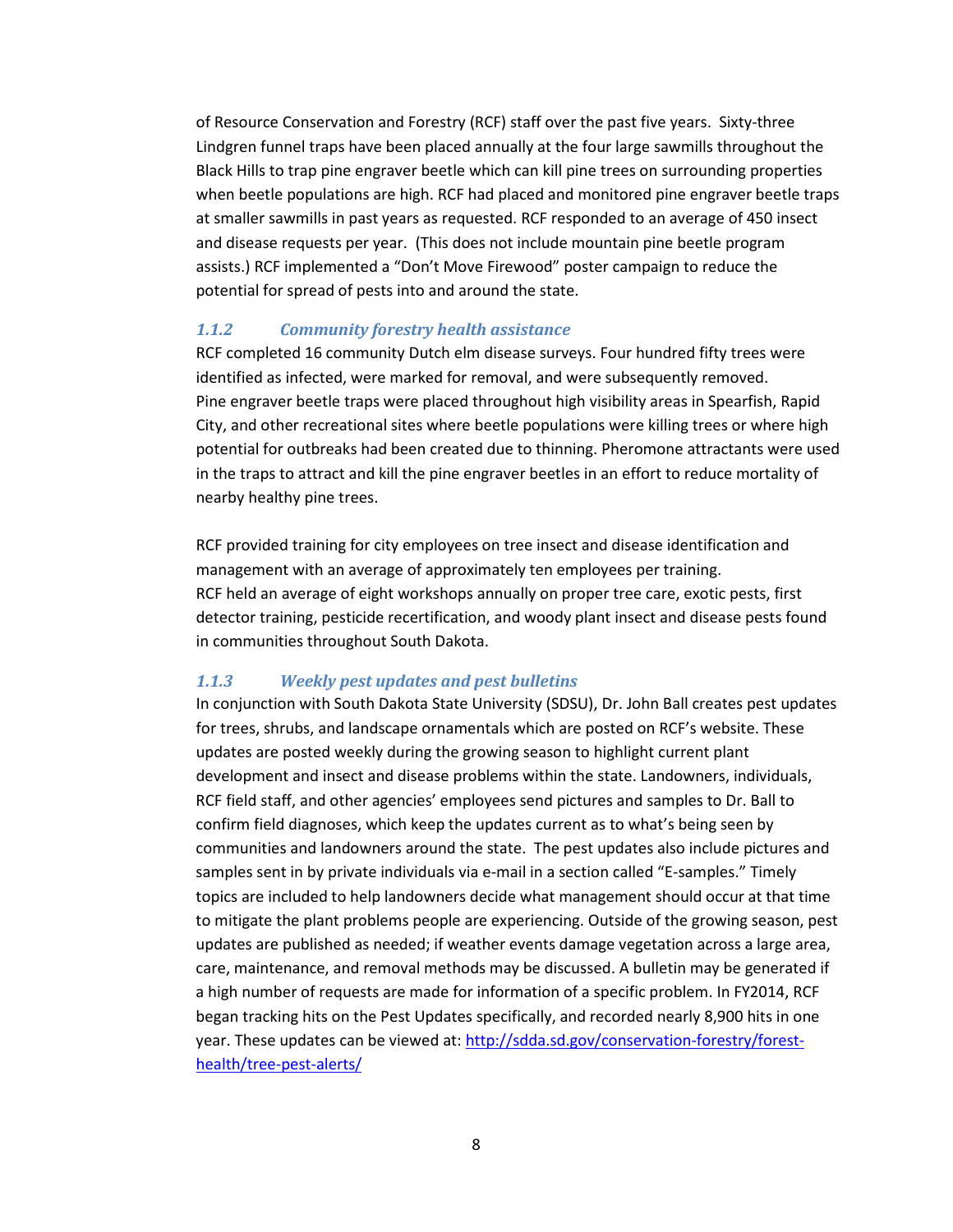#### <span id="page-8-0"></span>*1.1.4 Forest health education workshops*

Three to four workshops were held every fall throughout the Black Hills encouraging forest landowners to survey their properties for mountain pine beetle (MPB), and treat any infested trees by methods and dates proven to reduce beetle populations. Three to four workshops were held every spring throughout the Black Hills to cover the benefits and efficacy of correctly spraying ponderosa pine trees with the proper chemicals to prevent MPB attack.

RCF held workshops following weather events that caused heavy, widespread tree damage (i.e.: ice storm in Sioux Falls, Spring, 2013; Atlas Blizzard in Western SD, Fall, 2013) to educate landowners on proper pruning and management to prevent further damage and promote healthy trees.

#### <span id="page-8-1"></span>*1.1.5 Mountain Pine Beetle initiatives*

One of the priority areas in the South Dakota Forest Action Plan is the South Dakota Black Hills. A serious threat to the ponderosa pine in the Black Hills is mountain pine beetle (MPB). Since 1997, MPB has affected 422,000 acres (40%) of pine in the Black Hills of South Dakota (BHSD) threatening loss of the multiple benefits forest provides.

A partnership was formed in the Black Hills to battle the mountain pine beetle (MPB) epidemic. The Black Hills National Forest, Bureau of Land Management, Wyoming State Forestry, and Neiman Timber Company acquire and analyze aerial imagery. The Mountain Pine Beetle Working Group (a partnership of industry, federal, state, & county agencies in the South Dakota & Wyoming Black Hills, & forest landowners) identifies the treatment priority areas each year based on aerial imagery and field observations. The South Dakota Association of Conservation Districts (SDACD) was contracted by RCF to provide the labor to mark the trees to be treated in addition to its own personnel and personnel from partners.

- In 2012 South Dakota Governor Dennis Daugaard implemented the Black Hills Initiative to provide assistance to private landowners affected by the MPB epidemic. RCF administered the program for a 3-year period, FY2012 to 2014. 186,695 acres were surveyed and 363,982 infested trees were marked. Nine hundred sixty landowners participated in the cost share program from 2012 to 2014. 189,175 infested trees were treated with cost share assistance and eight hundred fifty one landowners treated 86,290 infested trees without cost share assistance.
- In 2013, the South Dakota legislature appropriated two million dollars for FY2014 to be used for a county MPB suppression program for four South Dakota counties in the BHSD. From 2013 to 2015 the four counties marked 105, 849 green MPB infested trees and 15,525 standing dead MPB infested trees. During the same timeframe the counties treated 79, 893 green MPB infested trees and 4,683 standing dead trees.
- In 2014, the South Dakota legislature appropriated \$1.9 million dollars for an *all lands* approach to suppress the MPB epidemic. These funds were used in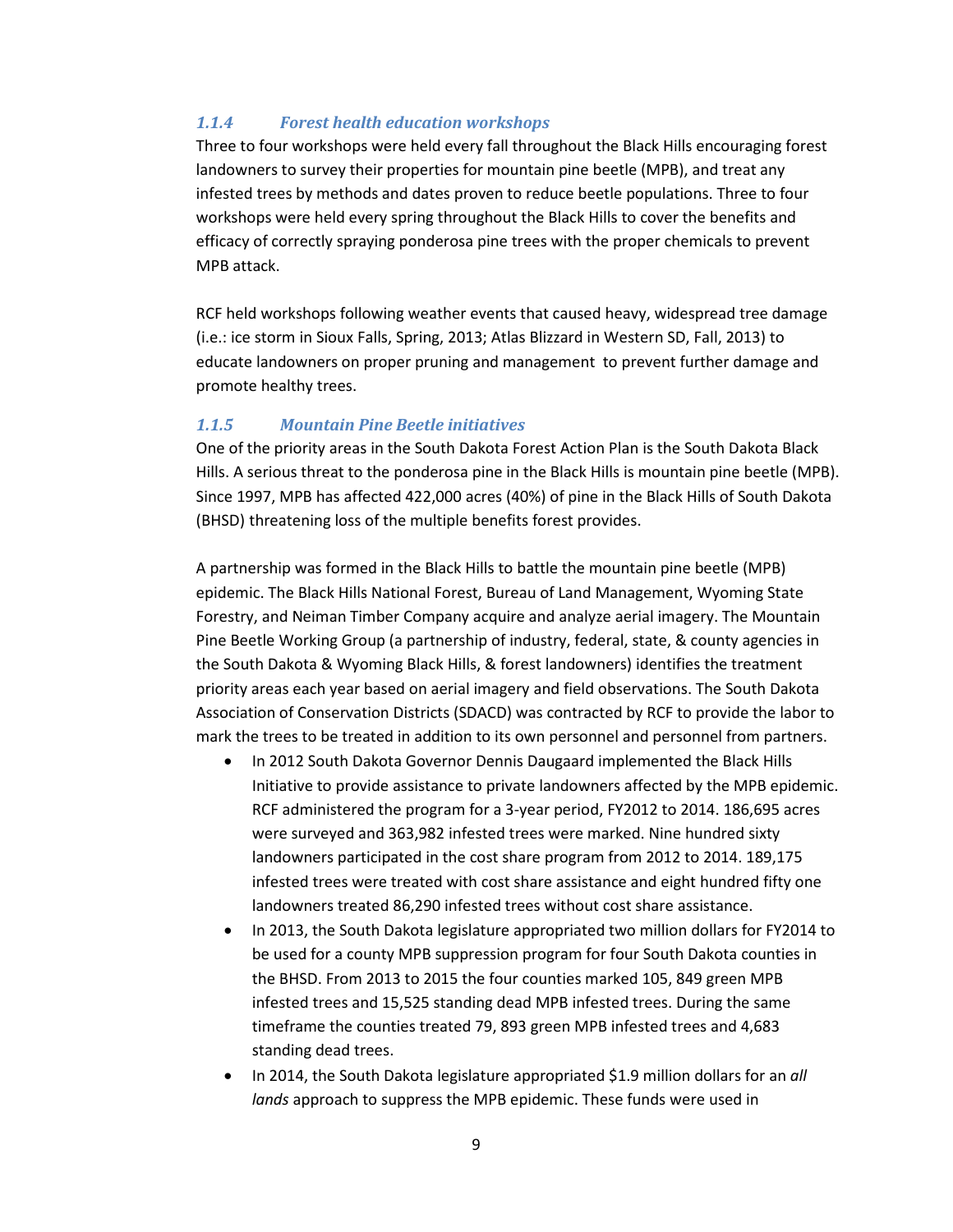conjunction with a \$300,000 competitive grant from the US Forest Service State and Private Forestry program. RCF contracted with the SDACD to locate and mark infested trees on federal lands adjacent to state and private lands. In total, 671 private properties on 21,677 acres were marked for 40,148 infested trees. 12,619 acres of Black Hills National Forest lands were surveyed for MPB marking 65,218 infested trees.

Cost share was available to private landowners to help them treat their infested trees. RCF provided up to 75 percent cost share. 33,757 (84%) of the infested trees on private lands were treated. 29,002 trees on private lands were treated with cost share funds. 4,755 trees were treated without cost share.

• Our efforts to mitigate the effects of Mountain Pine Beetle (MPB) in Custer State Park (CSP), including survey and marking for MPB, have been ongoing since 2005. Between 2010 and 2014, approximately 181,000 green infested trees were identified, with the majority being treated through salvage and cut and chunk efforts. The number of acres surveyed differed each year, ranging from 15,000 to 35,000 acres.

Fifty-one limber pines found in the Cathedral Spires area of Custer State Park have been treated with anti-aggregate pheromones to protect them from mountain pine beetle attack. Only forty-eight of the original tagged fifty-one have been found in the past 3 years, but additional trees have been located, including several seedlings and saplings too small for pheromone pouches. The limber pines we treated are part of a rare, native, and endemic population known to remain in the Black Hills of South Dakota. They are of special importance to Custer State Park.

Other MPB suppression activities in the park include lethal baiting, which is baiting pesticide sprayed trees, baiting and girdling trees, and other chemical pheromone studies to reduce potential for MPB infestation. The park has also been proactive in preventative spraying of legacy trees.

Our records indicate the majority of properties that participated in the survey and marking program for more than one year available saw decreasing numbers of infested trees in subsequent years.

#### <span id="page-9-0"></span>*1.1.6 Forest health and fuels reduction initiative*

In May 2009, RCF was awarded \$300,000 dollars for the Black Hills Landscape-Level Forest Health and Fuels Reduction Initiative through the US Forest Service Redesign Competitive Grant process. The state matched those funds using nonfederal dollars. Custer, Fall River, Lawrence, Meade and Pennington counties were identified as areas where grant funds could be used over the course of three years.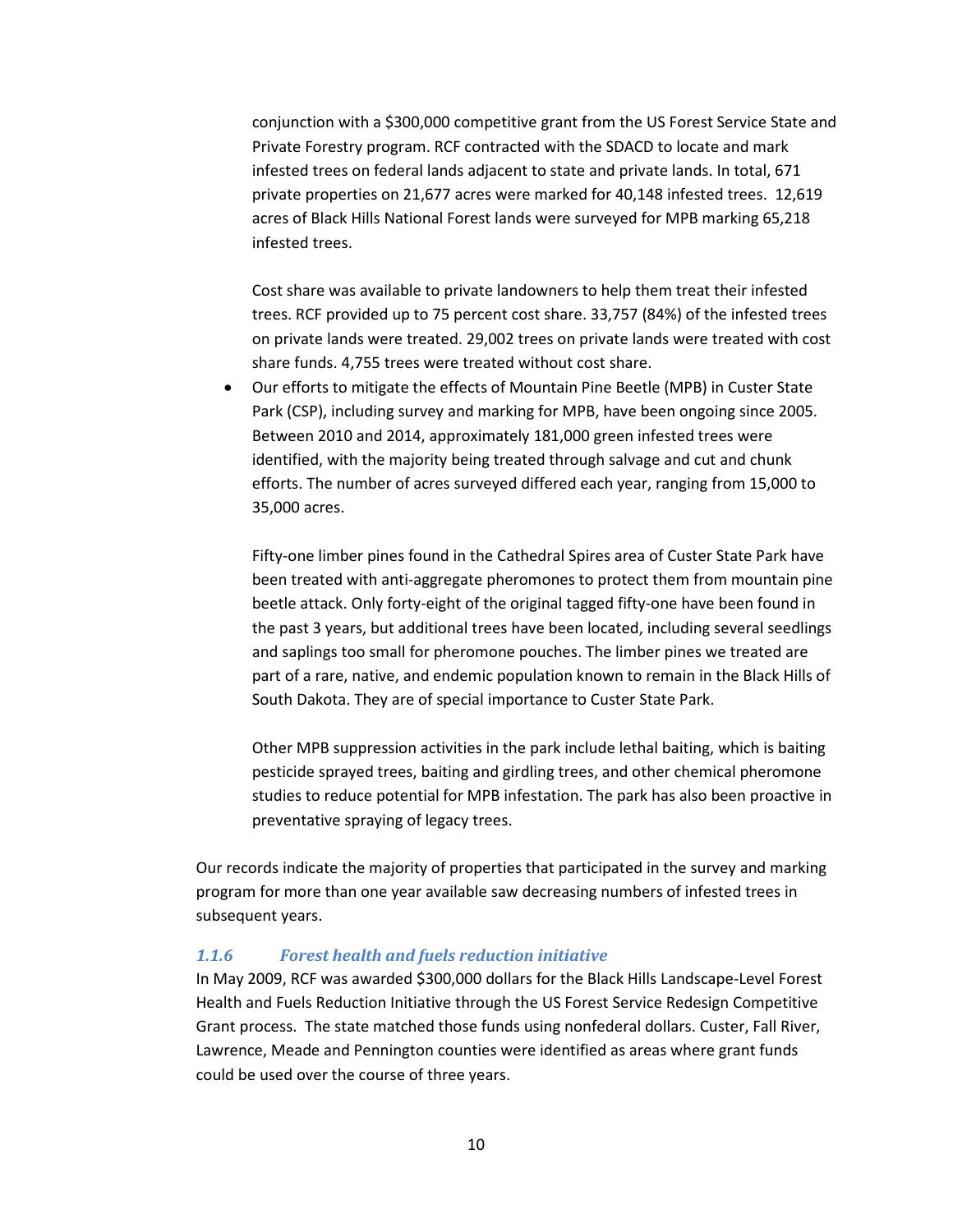The Black Hills National Forest is interspersed with private forest lands that are being fragmented by subdivisions. This effort concentrated on thinning forest stands, reducing fuel loading, and conducting prescribed burns where they could be conducted safely. The project was to treat 4,300 acres identified as high priority projects through existing Community Wildfire Protection Plans (CWPP) and addressed serious forest health and fire hazard areas on state and private lands within the Black Hills.

Thinning, prescribed burning, and pile burning reduces fire and fuel risk, improves forest health, and decreases the risk of forests to attack by insect and disease. Private lands and Custer State Park have a backlog of fuel issues including:

- Limited prescribed burning combined with fire suppression;
- Overly dense stands of ponderosa pine;
- Thousands of large and small brush piles that are not burned.

The project allowed a greater ability to accomplish these objectives in a timely manner

As of January 31, 2014, all deliverables under this grant were completed. The accomplishments were:

- Prescribed fire on 1,068 acres.
- Burned 482 large machine slash piles and 3,900 small hand slash piles completing fuels reduction on 4,045 acres.
- Created 88 acres of fuel break.
- Thinned 1,582 acres of small diameter non-commercial trees.
- Removed pine encroachment from 20 acres of meadow.

Meeting prescribed burning conditions and securing required personnel to accomplish the burns were the biggest challenges in accomplishing the targets. An escape during an attempt to burn one block of prescribed area shut down further burning efforts for the season. Non-commercial thinning was achieved through the use of contractors.

#### <span id="page-10-0"></span>**1.2 Forest Stewardship Program**

Established through the 1990 Farm Bill, the Forest Stewardship Program (FSP) encourages private forest landowners to manage their lands using professionally prepared forest stewardship plans. In addition to forest stewardship plan preparation, FSP is the primary source of funding for forest management technical assistance provided by RCF.

The Forest Stewardship Program supports the South Dakota Forest Action Plan by utilizing 37 strategies to address all three national themes (Conserve Rural Forests; Protect Forests from Harm; Enhance Public Benefits from Trees and Forests) outlined by the State & Private Forestry (S&PF) National Priorities and Objectives. The program utilizes strategies to address all 14 threats identified in the Forest Action Plan. Examples of the strategies outlined in this document include, but are not limited to: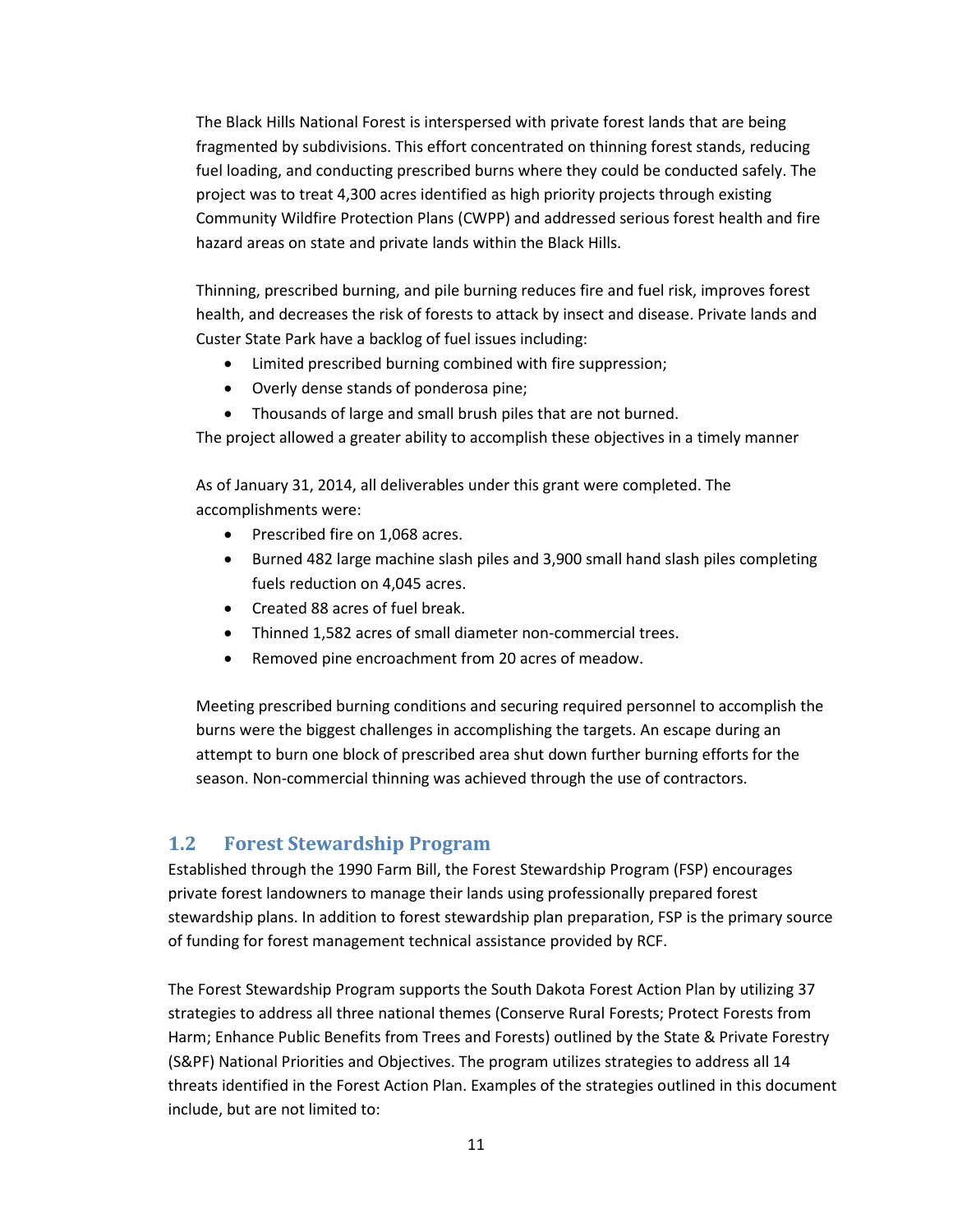- Maintain forest land in agricultural classification
- Provide forest management technical assistance
- Educate landowners
- Prepare and implement Forest Stewardship Plans
- Promote use of woody biomass
- Work with other agencies to discourage fragmentation
- Provide financial incentives to implement management
- Promote species diversity
- Riparian forest management and enhancement
- Develop and monitor BMP's
- Coordinate with NRCS
- <span id="page-11-0"></span>• Promote windbreak renovation

#### *1.2.1 Landowner assistance*

From 2010 to 2015 RCF rural foresters provided 1,400 private landowners with technical assistance with forest stewardship plans, timber management information, and general forestry help. The foresters provided 3,501 landowners with prairie forestry assistance. In the five year period of 2010 to 2014, RCF foresters wrote or updated 71 forest stewardship plans covering 25,763 acres. The total privately held acreage in the BHSD covered by a forest stewardship plan is 138,007 acres.

#### <span id="page-11-1"></span>*1.2.2 Non-commercial thinning assistance*

RCF rural foresters provided technical assistance for two programs that help private forest landowners thin their non-commercial forest lands. The USDA Natural Resources Conservation Service's (NRCS) Environmental Quality Incentives Program (EQIP) and the SD Conservation Commission's Coordinated Natural Resources Conservation Fund Grant Program provided funds to private forest landowners for timber stand improvement projects. The NRCS provided funds to RCF that are matched by state funds to administer the EQIP forestry practices. Technical assistance for the Conservation Commission thinning grants and projects that receive no cost share is funded by the FSP and state matching funds.

Accomplishments for 2010 through 2014 include: 75 EQIP Practices (Thinning, Brush Management, Meadow Enhancement) covering 2,036 acres; assistance to 78 landowners on Conservation Commission Grant forestry projects covering 552 acres; 46 projects completed without cost share covering 885 acres; and 3,091 total completed acres.

#### <span id="page-11-2"></span>*1.2.3 Agroforestry assistance*

Assistance and planning by RCF rural foresters resulted in the planting of 28,668 new trees and shrubs covering 76.6 acres of land. Foresters reviewed 382 Conservation Commission tree planting plans for approval from 2010-2014. Tree plantings support the State Forest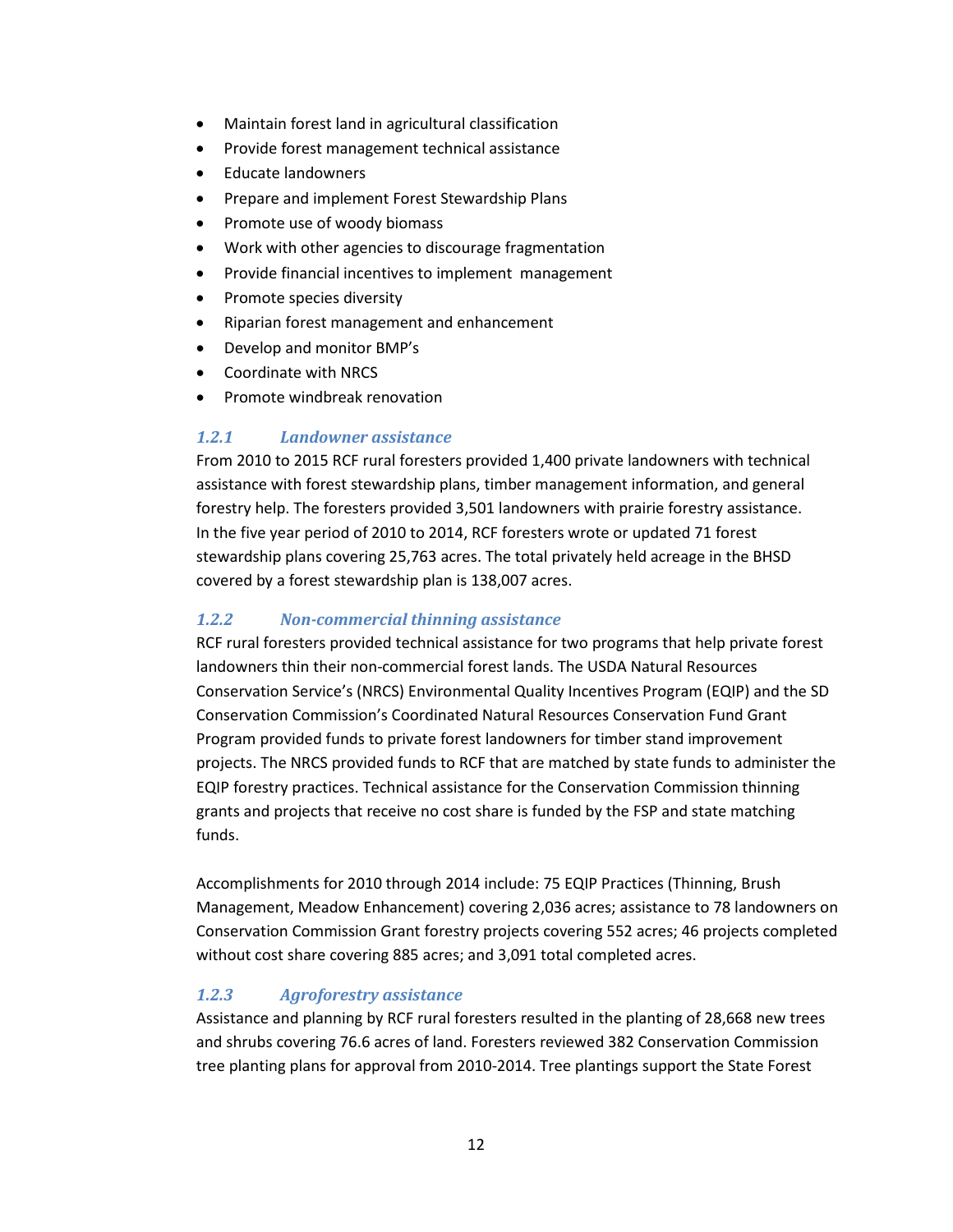Action Plan strategies of expanding species diversity and providing a younger age class of trees to offset over mature and dying trees that are rendering windbreaks ineffective.

#### <span id="page-12-0"></span>*1.2.4 Tree Farm program*

The American Tree Farm System promotes good forest management through the certification of sustainably managed woodland Tree Farms, and recognition of wellmanaged windbreaks. The Tree Farm Program complements the Forest Stewardship Program by encouraging private forest landowners to manage their forest lands. RCF supports the Tree Farm Program in South Dakota by supporting the South Dakota Tree Farm Committee (TFC), helping administer the program, helping teach and certify inspecting foresters, and by certifying and inspecting Tree Farms. All RCF rural foresters are certified to inspect and certify Tree Farms.

Over the 5 year period 2010 to 2014, the total number of Tree Farms has declined from 197 to 185; however, the number of acres these Tree Farms cover has increased from 29,167 acres to 30,140 acres.

The TFC established a program to help landowners hire consultant foresters to prepare forest stewardship plans for their property and become certified Tree Farms. Funds were provided by Neiman Timber Co. RCF provided \$13,000 in Forest Stewardship Program funds to this program. The program has helped 15 landowners obtain Forest Stewardship Plans for their properties encompassing 2,580 acres of certified Tree Farms.

#### <span id="page-12-1"></span>*1.2.5 Windbreak condition grant*

According to the 1992 US Geological Survey, *America's Northern Plains, Overview and Assessment of Natural Resources*, there are about 12 million acres of cropland in South Dakota and about 4 million acres are considered highly erodible for conservation compliance. Research supports that windbreaks can have a significant impact in reducing wind erosion, increasing crop yields, conserving energy, and increasing economic benefits of livestock operations. However, in the 2008 Great Plains Initiative (GPI) inventory of windbreak condition, the age of windbreaks indicate that the percentage of trees in poor condition is expected to grow rapidly over the next ten to twenty years. RCF predicts that windbreaks in South Dakota will experience significant declines in health and function even though the inventory shows that 22% of the trees are in good condition. The majority of the trees, 71%, are in fair condition and 7% of the trees are in poor condition.

The Windbreak Condition Project is a result of a 2014 \$150,000 US Forest Service (USFS) Competitive Grant award to assess the condition of windbreaks in high priority areas in eight counties in South Dakota. The project will utilize Geographic Information System (GIS) and remote sensing techniques and field survey methods to identify windbreak locations and assess the primary function and condition of the windbreaks in eight different counties in South Dakota. Sites that are small blocks of trees within maintained lawns, naturally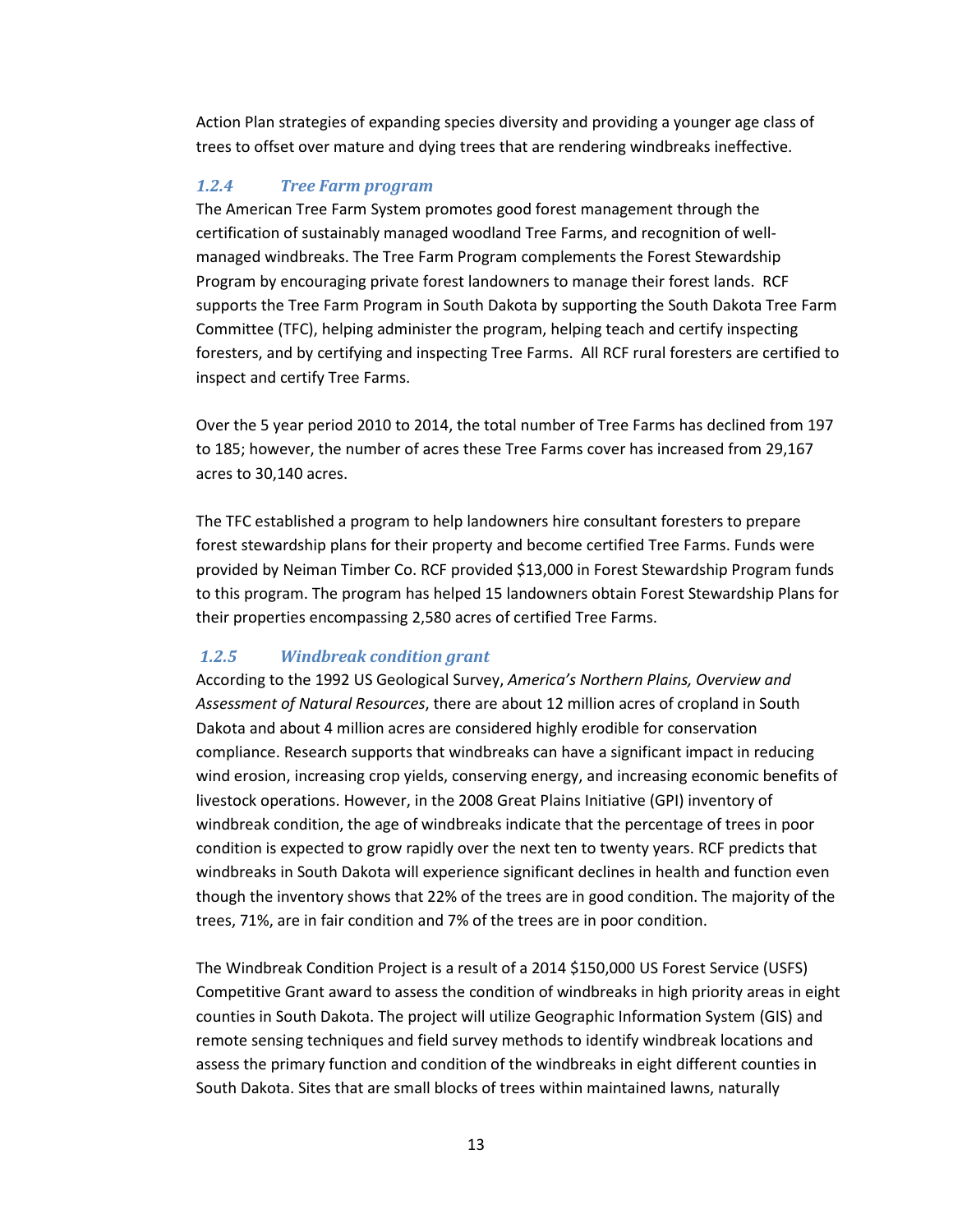<span id="page-13-0"></span>forested riparian areas, ditch/road banks and fence lines will be excluded from this project.

#### *1.2.6 NRCS cooperative work*

Cooperative Conservation Partnership Initiative (CCPI) included two proposals authored by RCF to renovate shelterbelts and plant forested riparian buffers in South Dakota, North Dakota, Kansas, and Nebraska. Both lead to five year projects. RCF was the lead agency for these two projects. In FY2014, the four states received 231 applications for shelterbelt renovation. One hundred forty-nine applications were funded amounting to \$1,335,274. Eleven applications for riparian tree planting were received from Kansas and South Dakota during the FY2014 sign-up. Of those applications, six applications were funded in the amount of \$53,169.

RCF entered into the current contribution agreement with the NRCS in 2013 to provide services for landowners interested in using EQIP for management on their property. RCF contributes 50% of the cost of technical assistance. The services provided were needs assessment, design, practice layout, development of practice plan, and certification of completion. The practices to be implemented included forest stand improvement, firebreak, forest slash treatment, and brush management.

RCF entered into a contribution agreement with the NRCS in 2013 to provide agroforestry services that include training of forestry and windbreak practices, technical assistance, and document reviews. RCF contributes 25% of the costs for these services.

#### <span id="page-13-1"></span>**1.3 Urban and Community Forest Program**

Since 1972 RCF has offered community forestry technical assistance to individuals, service organizations, non-profit groups, and communities. RCF's community forestry team offers technical assistance for establishment of tree boards, development of tree ordinances, organization of community tree inventories, identification and control of insect and disease problems, and assistance with grant preparation and administration. Educational programs on tree selection, planting, health, and maintenance are available for communities, schools, and other organizations. RCF focuses its efforts on assisting communities with the development of local community forestry programs.

By 2014, 81% of the population in South Dakota was living in communities with managed urban forestry programs. Four hundred eighty-eight thousand people lived in communities that were receiving forestry technical assistance from the community's staff forester, a contractor, or a RCF forester. There are 600,000 people living in South Dakota communities that have the potential to develop an urban forest management program. In 2014, over 16,000 volunteer hours were logged as part of community forestry programs.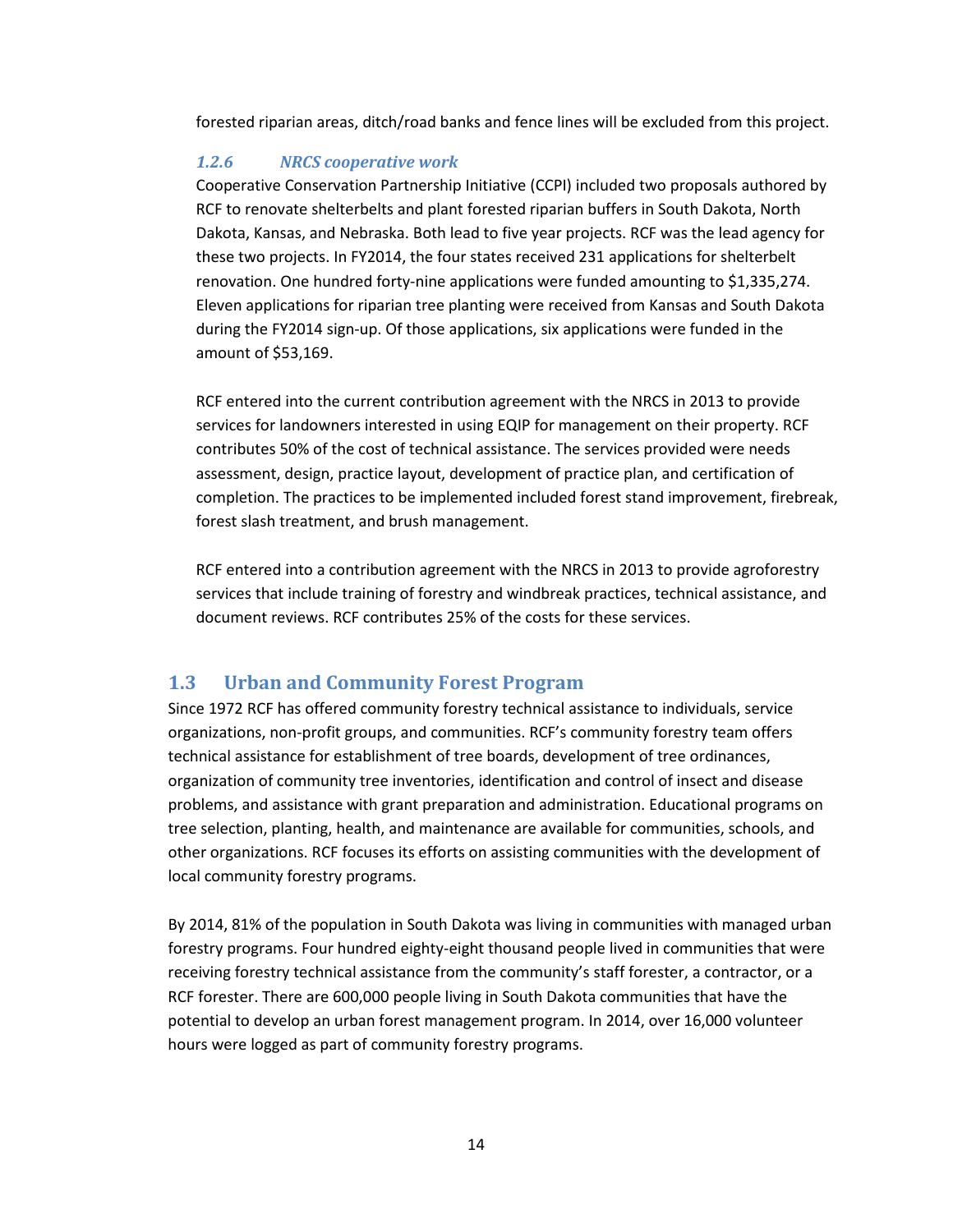Federal Urban and Community Forestry (UCF) program revenue to South Dakota decreased from \$230,000 in 2010 to \$222,000 in 2014, a decline of 11.11%. The federal spending per capita in communities where RCF foresters provided assistance decreased from \$0.53 to \$0.46; a decline of 13.21%.

South Dakota has 116 local tree boards that provide the foundation for most of the community forestry programs in South Dakota. These boards consist of community leaders, city employees, and volunteer citizens. Tree boards are vital to the development of tree ordinances, preparation of annual work plans, tree plantings, tree maintenance, and tree removals. The boards provide their citizens with information, secure and administer grant funds, and conduct local Arbor Day activities.

RCF awarded UCF Comprehensive Challenge Grants to 43 communities and organizations for projects totaling \$70,263 between 2010 and 2014. Twenty seven of the projects involved planting new trees, six projects were for tree care, six projects involved tree removal or replacement, and twelve projects were for education and training.

Over the last five years, RCF foresters provided an average of 268 assists to community governments, volunteer/service groups, and private citizens in over 82 different communities per year resulting in a total of 1,336 technical assists. An average of 74 presentations on urban forestry and Arbor Day, and Smokey Bear appearances were conducted annually since 2010.

The UCF Program supports the South Dakota Forest Action Plan and the following S&PF National Priorities and Objectives:

- 1.2 Actively and sustainably manage forests
- 2.2 Identify, manage, and reduce threats to forest and ecosystem health
- 3.1 Protect and enhance water quality and quantity
- 3.2 Improve air quality and conserve energy
- 3.3 Assist communities in planning for and reducing forest health risks
- 3.4 Maintain and enhance the economic benefits and values of trees and forests

3.6 Connect people to trees and forests, and engage them in environmental stewardship activities

<span id="page-14-0"></span>3.7 Manage trees and forests to mitigate and adapt to global climate change

#### *1.3.1 Tree City USA program*

Tree City USA is a community improvement and national recognition program for towns and cities which, in the process of effectively managing their public tree resources, meet the program's established standards. The program is sponsored by the National Arbor Day Foundation at the national level, and by RCF at the state level. In 2014, South Dakota had 32 Tree City USA communities.

To qualify for Tree City USA designation, a community must meet four standards: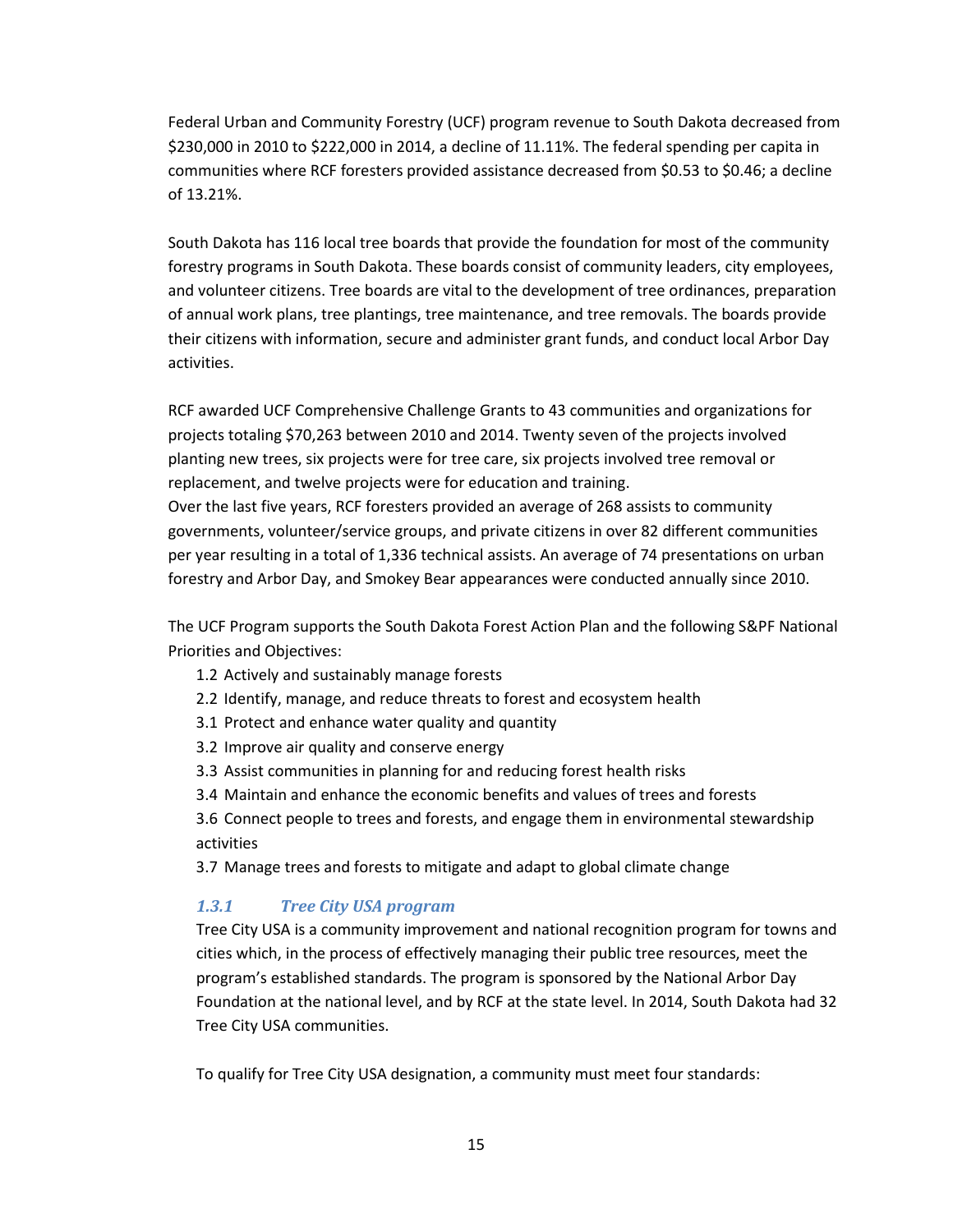1. A community tree board or other organized committee must be in place and meet regularly to oversee the urban & community forestry program;

2. An effective community tree ordinance must be developed, passed, and enforced;

3. A community forestry program funded by a minimum of \$2.00 per capita must be in place; and

4. An organized Arbor Day celebration must be held and an official Arbor Day proclamation made by the mayor or other community leaders.

#### <span id="page-15-0"></span>*1.3.2 Community Threat Assessment Protocol project*

RCF cooperated with Kansas, Nebraska, and North Dakota to conduct forest resource surveys and assess potential impacts of threats to communities under the Community Threat Assessment Protocol (CTAP). RCF secured a contractor to collect data in 2012-13. Tree data was collected in 41 South Dakota communities by the end of the project in the summer of 2013. A total of 35,931 trees were assessed statewide. Eighty-two percent of the trees were assessed to be in excellent to good condition; eighteen percent of the trees were in fair to poor condition.

The emerald ash borer (EAB) is an exotic invasive insect pest that has caused extensive ash mortality in 25 US states and two Canadian provinces since its detection in 2002. All ash species native to North America are susceptible to attack and the majority of trees die within seven years of initial attack. Once killed by EAB, ash trees quickly dry out and become hazards. EAB has not yet been detected in South Dakota but has been found across Iowa and the Twin Cities area. Because of the high proportion of ash in South Dakota community forests, additional analysis was done on the ash species that were inventoried during CTAP. Eleven thousand two-hundred thirty-six trees (30%) of the total trees inventoried were native ash. The total removal costs (over 7 years) would be \$9.7 million dollars in 41 communities. The estimated replacement cost for these trees would be \$18.6 million dollars.

#### <span id="page-15-1"></span>*1.3.3 Urban forest inventory and assessment project*

In 2013, the Montana – South Dakota Urban Forest Inventory and Assessment (MT-SD UFIA) project was initiated to provide communities not inventoried by CTAP with an inventory and analysis of urban forest resources and management recommendations. This project was the result of a USFS competitive grant award. Many of the community forests are aging and over-mature. This project targets efforts to threats and priority areas identified in the state's forest action plan.

MT-SD UFIA collected public tree inventories on 20,569 trees in 28 South Dakota communities during the summer of 2014. These inventories were analyzed using i-Tree. For each tree, five attributes were recorded: location, diameter, height, species, and condition. Mirroring the CTAP project, additional analyses were conducted on the ash populations. On average, 33% of public trees in the inventoried communities were ash, with some as high as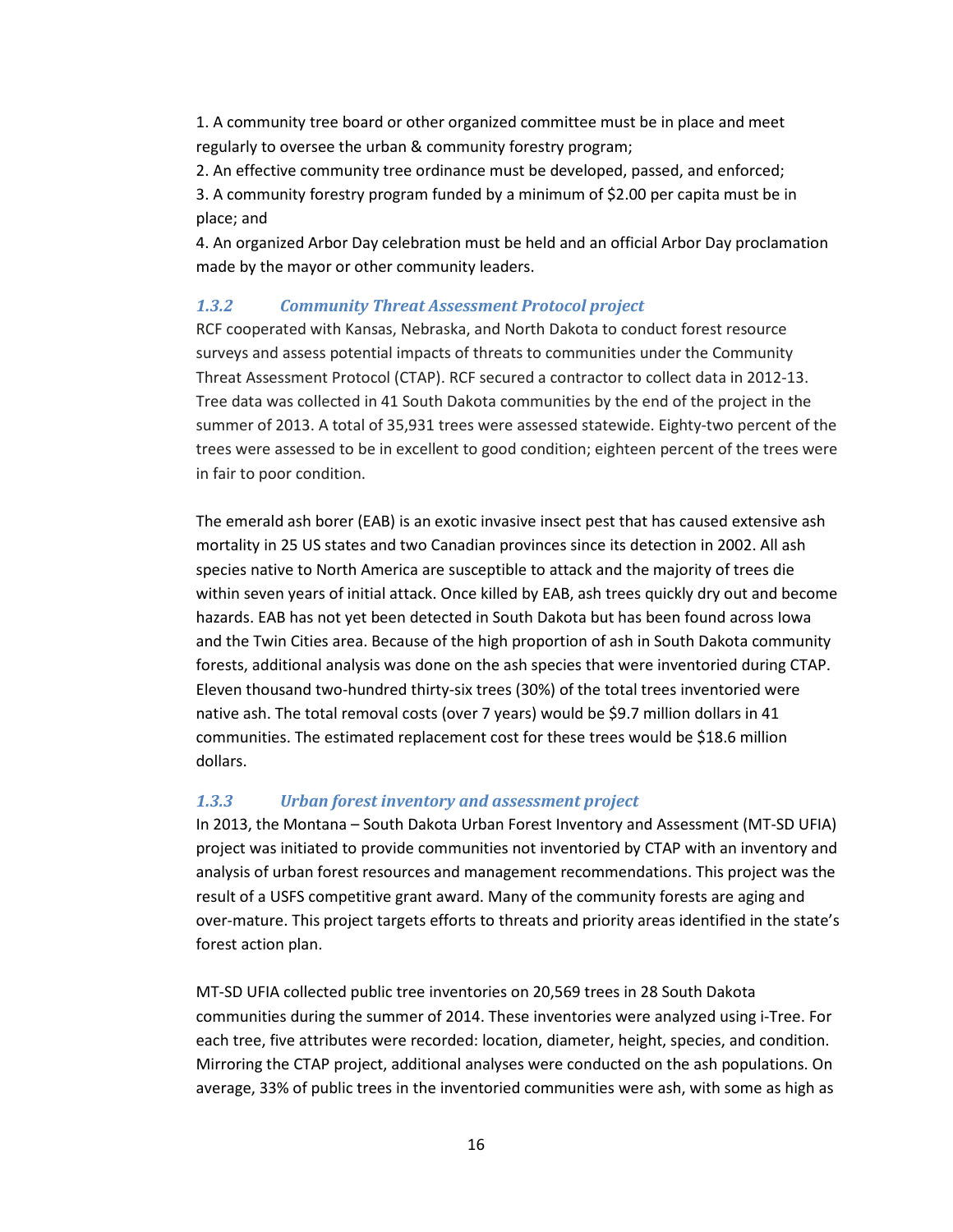51% ash. Once completed, the analyses were provided to the communities and the results were explained. Further, RCF foresters provide reports to the communities in order to point out features that help to explicate their message.

Thirty three percent of trees inventoried (6,779 trees) were native ash. Removal and replacement cost of ash in MT-SD UFIA surveyed communities was determined to be \$5.92- 11.36 million. There are approximately 4.72 million urban trees in South Dakota; this means there may be as many as 1.58 million ash trees, with a replacement cost of over \$10 billion.

#### <span id="page-16-0"></span>*1.3.4 State fairgrounds tree inventory*

In the summer of 2010, RCF conducted an assessment and inventory of the trees at the South Dakota State Fairgrounds. After two days of measurements, the staff collected data for the grounds on the diversity and health of the urban forest. Overall, 93% of the trees were in excellent or good condition. The species composition was 39.3% ash, 7.3% cottonwood, 7% hackberry, 4.5% honey locust, 4.1% spruce, and 37.7% other species. This inventory will serve as the baseline GIS inventory for the fairgrounds.

#### <span id="page-16-1"></span>*1.3.5 Forestry work with underserved communities*

In 2010, RCF assisted the Yankton Sioux Tribe in planting nine living snow fences in various areas around tribal lands. The RCF forester wrote the management plans and contract for the project, as well as helped the tribal personnel select trees for the snow fences. The plans were approved by the Yankton Sioux Tribe and the South Dakota Department of Transportation in 2010. The Charles Mix Conservation District planted the trees. The living snow fences are now healthy stands of young trees improving the community and helping to shield it from the effects of the cold winter storms.

At the request of the Tribe, a RCF forester made recommendations on improving and maintaining walnut trees that the tribe has planted as a possible source of income. RCF shared expertise on the proper methods for pruning and tree maintenance for tree health and nut production.

In the spring of 2014, the Shannon County School District sought to create an outdoor classroom at Batesland School on the Pine Ridge Reservation for the students to learn about nature and its benefits as well as beautify parts of the campus. RCF helped to make this a reality through the Urban and Community Forestry Comprehensive Challenge Grant. After much consultation and planning, the school district planted 28 trees including hackberry, bur oak, accolade elm, green ash, and cedar amongst the campus grounds. They also planted various fruit trees for a student orchard. The students will use this new outdoor environment to learn about stewardship, responsibility, the effects we have on the environment, and the benefits of trees and forests to the community. Many of the topics and curriculum will be done through Project Learning Tree, an environmental education program designed for students ages pre-K through 12th grade.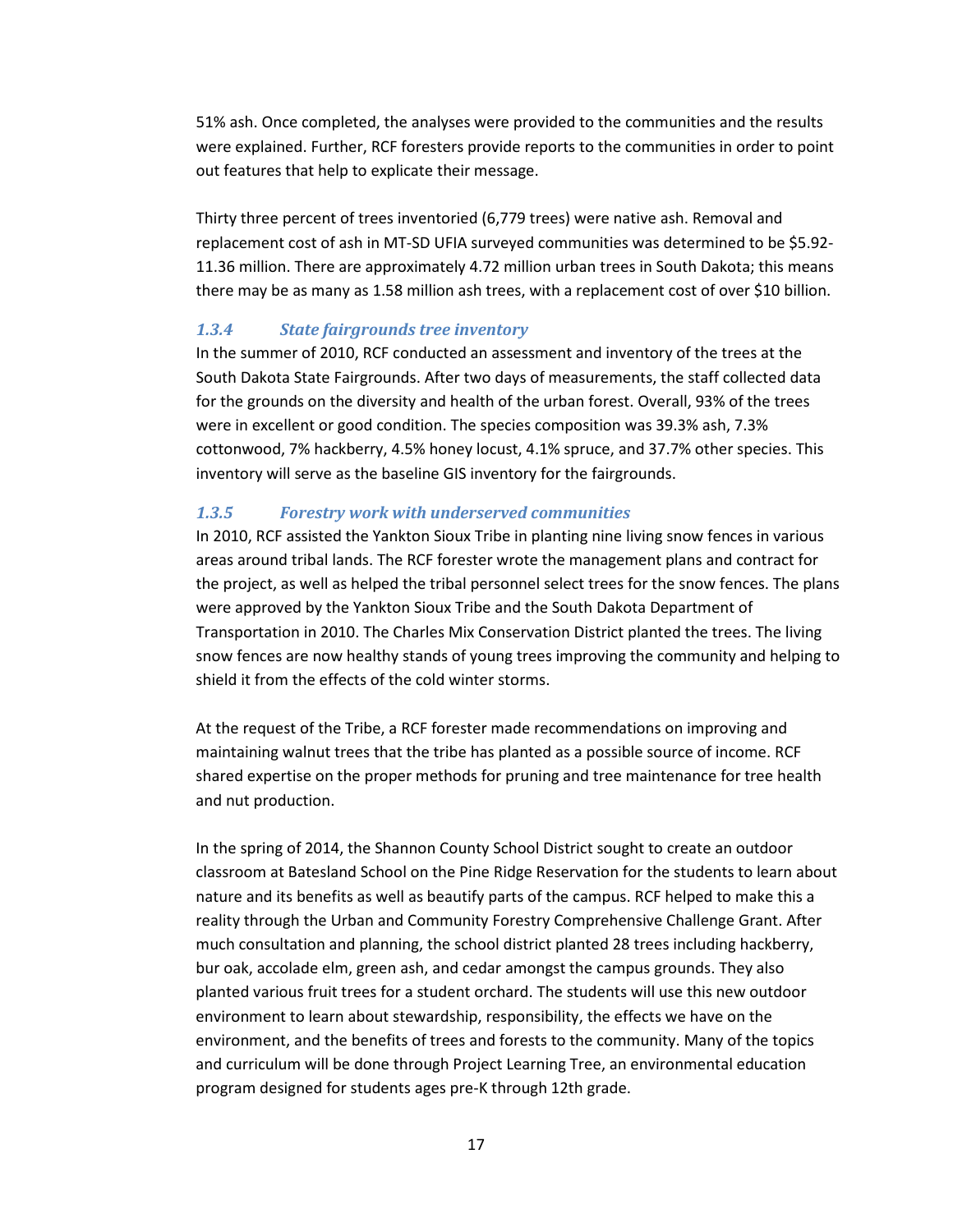#### <span id="page-17-0"></span>*1.3.6 Environmental education through Project Learning Tree*

Project Learning Tree (PLT) advances environmental literacy and promotes stewardship through excellence in environmental education, professional development, and curriculum resources that use trees and forests as windows on the world. PLT seeks to develop students' awareness, appreciation, skills, and commitment to address environmental issues and to provide a framework for students to apply scientific processes and higher order thinking skills to resolve environmental problems. To help students acquire an appreciation and tolerance of diverse viewpoints on environmental issues and develop attitudes and actions based on analysis and evaluation of the available information. PLT encourages creativity, originality, and flexibility to resolve environmental problems and issues. PLT wants to inspire and empower students to become responsible, productive, and participatory members of society.

In South Dakota, PLT is a 501 C Non-profit directed by a Board of Directors who represent financial and program support. SD PLT is sponsored through grants from RCF, National PLT and Bureau of Land Management. Pledge sponsorships are also received from Black Hills Forest Resources Association, Black Hills Power and Light Company, South Dakota Lumberman's Association, Tri-State Association of Building Materials Suppliers, Neiman's Timber Products and Baker Timber Products. In addition, Dakota Society of American Foresters and the South Dakota Tree Farm Committee are very supportive partners in our program.

Since the program was introduced to South Dakota in 1985, approximately 1,500 educators have received training in PLT. The South Dakota universities which presently offer PLT graduate credits are Northern State in Aberdeen, University of South Dakota (USD) in Vermillion, Black Hills State in Spearfish, and Capital University Center in Pierre (CUC).

#### <span id="page-17-1"></span>**1.4. Forest Landowner Education Program**

The majority of forest land in the United States is categorized as non-industrial private forest land; there are approximately 10 million owners of 354 million acres. In South Dakota, there are 12,000 landowners of 492,000 acres of non-industrial private forest lands.

Today's Forest is a series of educational workshops developed for non-industrial private forest landowners. Funded by a grant from the USDA Forest Service, the series was developed as a cooperative effort between RCF, South Dakota Cooperative Extension Service, Wyoming State Forestry, and Nebraska Forest Service.

Today's Forest Program supported the South Dakota Forest Action Plan by utilizing educational strategies addressing threats to fragmentation, forest health, wildfire, weeds and invasive species, water quantity and quality, climate change, underutilization of woody biomass, and loss or degradation of wildlife habitat. These strategies support the themes outlined by the State &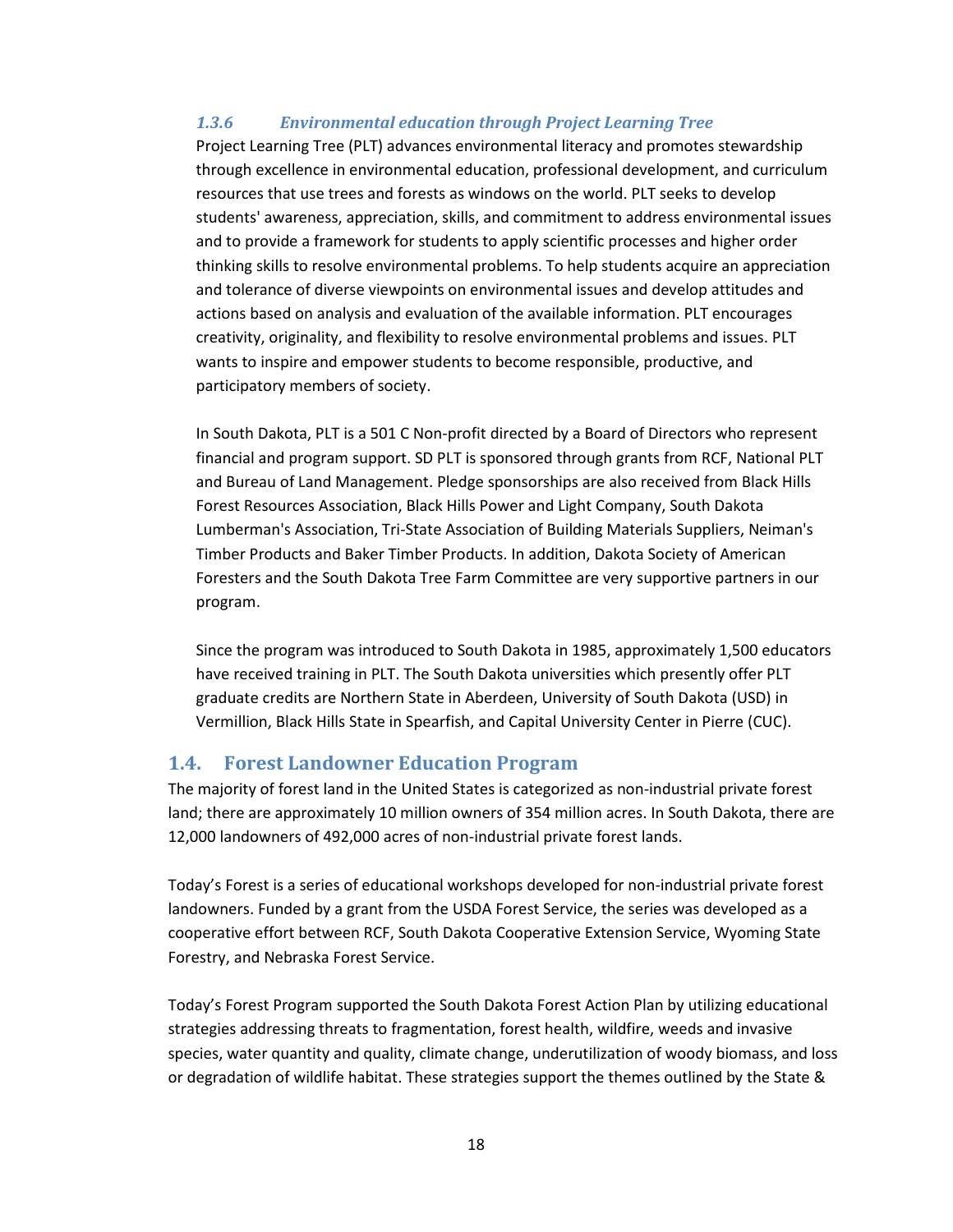Private Forestry (S&PF) National Priorities and Objectives. Examples of the strategies outlined in this document include, but are not limited to:

- Educate private forest landowners, the public, school children, conservation districts, and business/community leaders about the importance of forests, forest management, planning, programs, availability of assistance, and how to implement recommendations.
- Promote utilization of woody biomass for a broad spectrum of products to maintain and expand a viable and diverse forest products industry.
- Increase public awareness of the need of fire prevention and fuels mitigation.
- Educate forest landowners and forest workers about Best Management Practices for protecting water quality during forestry operations.
- Promote and support practices that improve resilience of forested landscapes and restore impacted landscapes to maintain ecological functions and critical ecosystem services.

Between 2010 and 2014, seven workshops (indoor and field) were delivered to audiences in South Dakota, Wyoming and Nebraska. Two public service announcements were produced and aired on local television stations in the Black Hills area to advertise landowner workshops. All seven of the multi-state workshops are posted on the internet and can be viewed at the SDSU Extension's iGrow *Today's Forest* website **http://igrow.org/gardens/trees-and-forests/** under landowner education. Twelve workshops specific to managing and preventing MPB infestations were delivered to landowners in South Dakota. There are 22 video vignettes addressing specific topics discussed in the workshops. Preliminary and final landowner surveys were conducted to gauge interest in participation and follow up for effectiveness of the program.

*A New Look at an Old Fuel Source: Home Heating Fuel, Wood Pellets or Firewood* brochure was published and made available on the internet.

### <span id="page-18-0"></span>**1.5 Wildland Fire**

The South Dakota Department of Agriculture, Division of Wildland Fire (SDWF) takes a leadership role in providing direction and organization to coordinate cooperative forest fire suppression efforts between individual landowners, local fire districts, counties, tribal, and federal governments on state and private forestlands as authorized in state law.

SDWF promotes the use of prescribed burning with the realization that rural areas can be better protected, and that catastrophic wildfire can be minimized through preventative measures in cooperation and coordination with stakeholders in protecting lives, property, and resources. Prescribed burning objectives include reducing hazardous fuels thus reducing the impact of wildland fire threats to forest and ecosystem health, enhancing water quality and quantity, and enhancing wildlife habitat.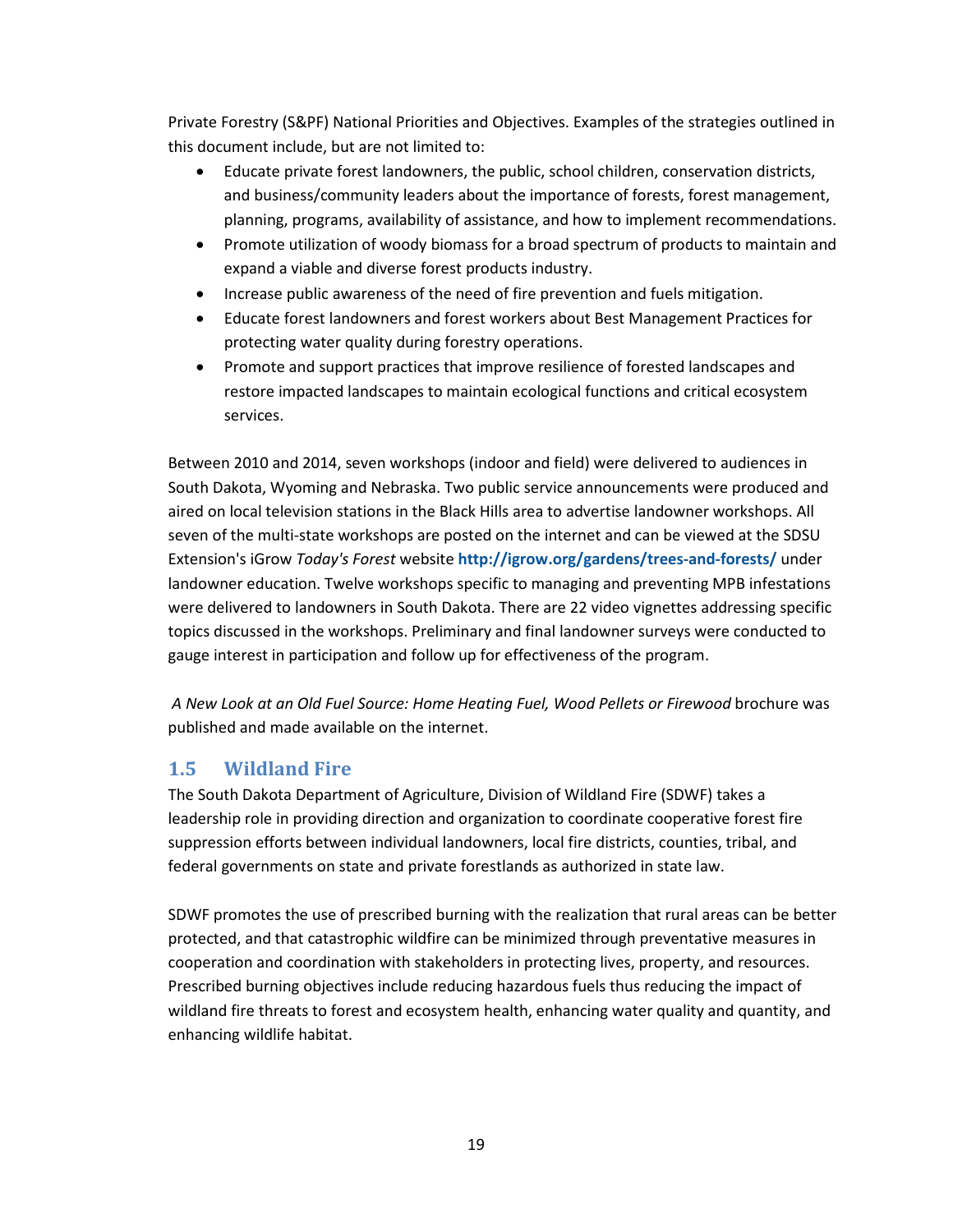Survivable Space Projects- Hazardous fuels mitigation projects are continually being developed on private land (hand thinning with piling and burning, chipping, or removal) through a 50% cost-share program.

Community Planning & Project Grants- SDWF is persistent when working with subdivisions and identified "Communities at Risk" to identify hazardous fuels mitigation needs and projects, implement public education programs, and perform risk assessments in accordance with National Fire Protection Association code 1144. Identification of prospective project areas is increasingly becoming more of an interagency venture involving SDWF staff, Black Hills National Forest districts, county emergency managers, county fire coordinators, and local fire departments.

SDWF has two hand crews that fight fire in South Dakota and throughout the United States. They are actively engaged in fuels mitigation programs which include cutting and piling fuels that are a threat to "Communities at Risk". A variety of treatments are utilized to minimize the amount of hand piles built. Larger diameter material is hauled out for post and pole uses, having the larger diameter material removed increases efficiency of pile burning in the winter. When favorable conditions exist, the crews are able to burn slash piles on various fuels projects.

SDWF supports the South Dakota Forest Action Plan and the following S&PF National Priorities and Objectives:

- 2.1 Restore fire-adapted lands and reduce risk of wildfire impacts.
- 2.2 Identify, manage, and reduce threats to forest and ecosystem health
- 3.1 Protect and enhance water quality and quantity
- <span id="page-19-0"></span>3.5 Protect, conserve, and enhance wildlife and fish habitat

#### *1.5.1 Fuels Mitigation*

From 2010 – 2015, the Statewide Private Landowner/ Community Treatment and Assistance program spent \$2,316,758 on fuels reduction treatments. Thirty-three projects/landowners covering 6,170 acres were treated under the program using contractors. The 2010 - 2015 SDWF hand crews spent \$2,719,471 on fuels reduction treatments covering 4,179 acres and 210 projects/landowners were treated under the program.

For the period 2010-2015, Fuels Reduction by Financial Assistance to Landowners completed 255 projects treating 2,474 acres. \$704,231 awarded landowners with landowner match of nearly \$600,000. Three Community Wildfire Protection Plans (CWPPs) were updated.

Thirty-two communities were assisted under the Fuels Mitigation program from 2010 to 2015.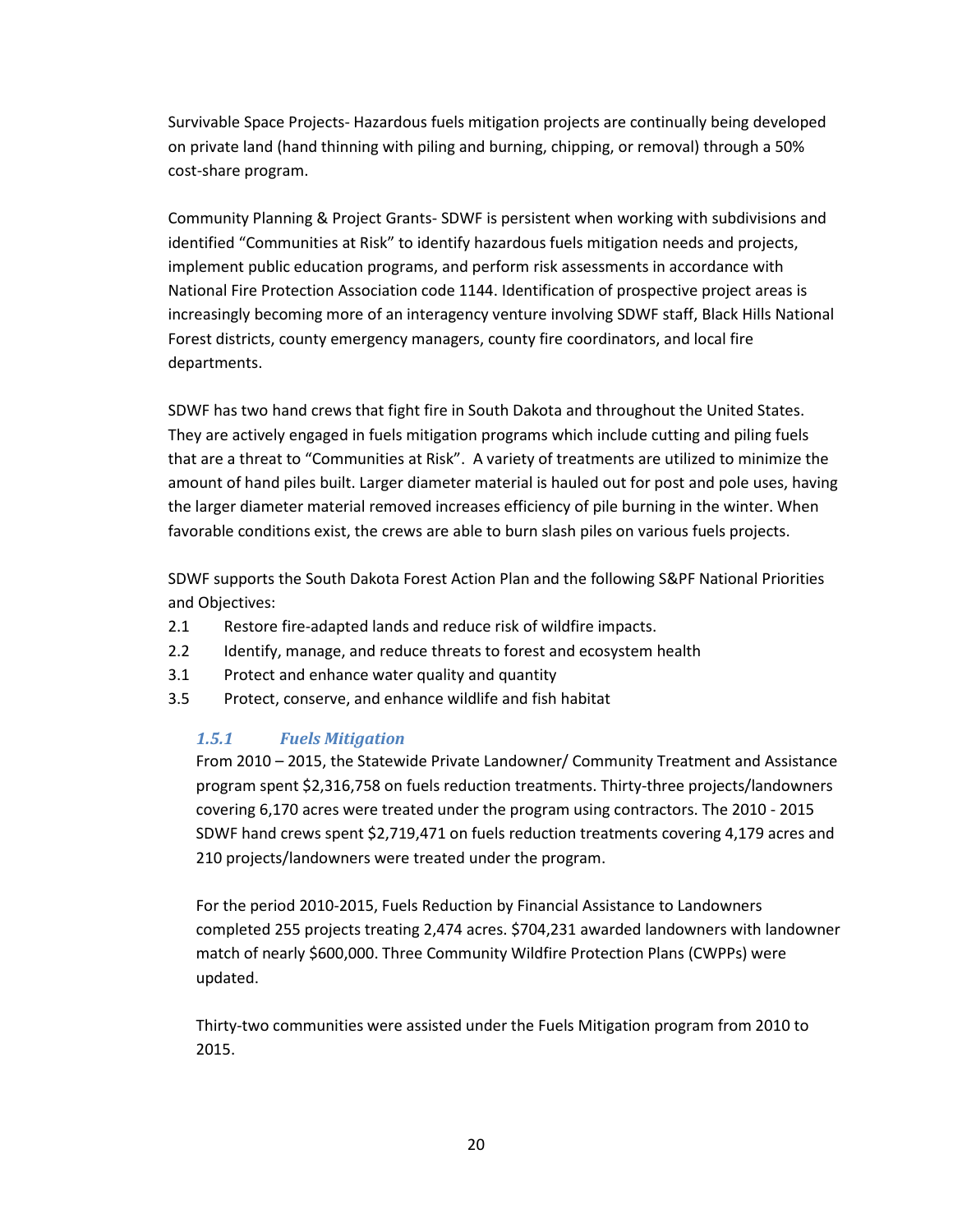#### <span id="page-20-0"></span>*1.5.2 Fire Suppression*

Two full-time Assistant Fire Management Officer/Battalion Chiefs were hired for the Lead and Custer State Park Field Offices and have provided for seven day staffing during fire season by permanent personnel. This also allows for more office coverage in the winter time for issuing burning permits and training when the Fire Management Officer/Division Chief is on assignment or training or otherwise absent. These positions were very valuable and important to the safe containment and control of the 14,000 acre Sheep Draw fire and 3,000 acre Moonshine wildfires in Harding County in spring of 2015.

From CY 2010 to YTD 2015, SDWF has directly suppressed 514 fires in the Black Hills Forest Fire Protection District and Harding County for 49,645 acres. During that same time SDWF also assisted counties and municipalities in statewide with assistance on 42 fires for a total of 21,315 acres on a request basis.

For CY 2010 to 2015 YTD time period, the SDWF provided assistance for 1,452 requests in the form of resource exchange on fires, prescribed burning support, and dispatch support to federal and state partners both in South Dakota and nationwide.

#### <span id="page-20-1"></span>*1.5.3 Training*

SDWF has moved most training to the Academy Training concept for better utilization of time, place, and to offer classes in succession to meet firefighter needs. Academies are held in 3 different locations with East and West River academies hosting 100/200 level classes. The Ft. Pierre Academy is held in Ft. Pierre SD which is central to the state. The Ft. Pierre Academy offers 100 through 400 level classes. By hosting the classes in this manner, we can centralize them and make them more easily accessible to firefighters statewide.

#### <span id="page-20-2"></span>**1.6 Forest Inventory Program**

The US Forest Service Forest Inventory and Analysis (FIA) program partners with state forestry agencies to collect information on the status and trends of each states' forests. South Dakota is part of the 24 state Northern Research Station FIA unit. This FIA unit is one of four FIA research station units in the United States.

RCF has been implementing the annualized inventory since 2001. RCF completed two 5 year inventory cycles. RCF is five years into the current seven year inventory cycle. RCF has inventoried over 1,375 plots since the annualized inventory began. Plots are inventoried using a three phase sample.

The Forest Inventory & Analysis (FIA) Program supports the South Dakota Forest Action Plan by providing critical data about the type, extent, and condition of the state's forests. The inventory includes all ownerships—private, local government, state, and federal—but recognizes and stratifies by ownership. FIA provides a record of the impacts of biotic and abiotic threats.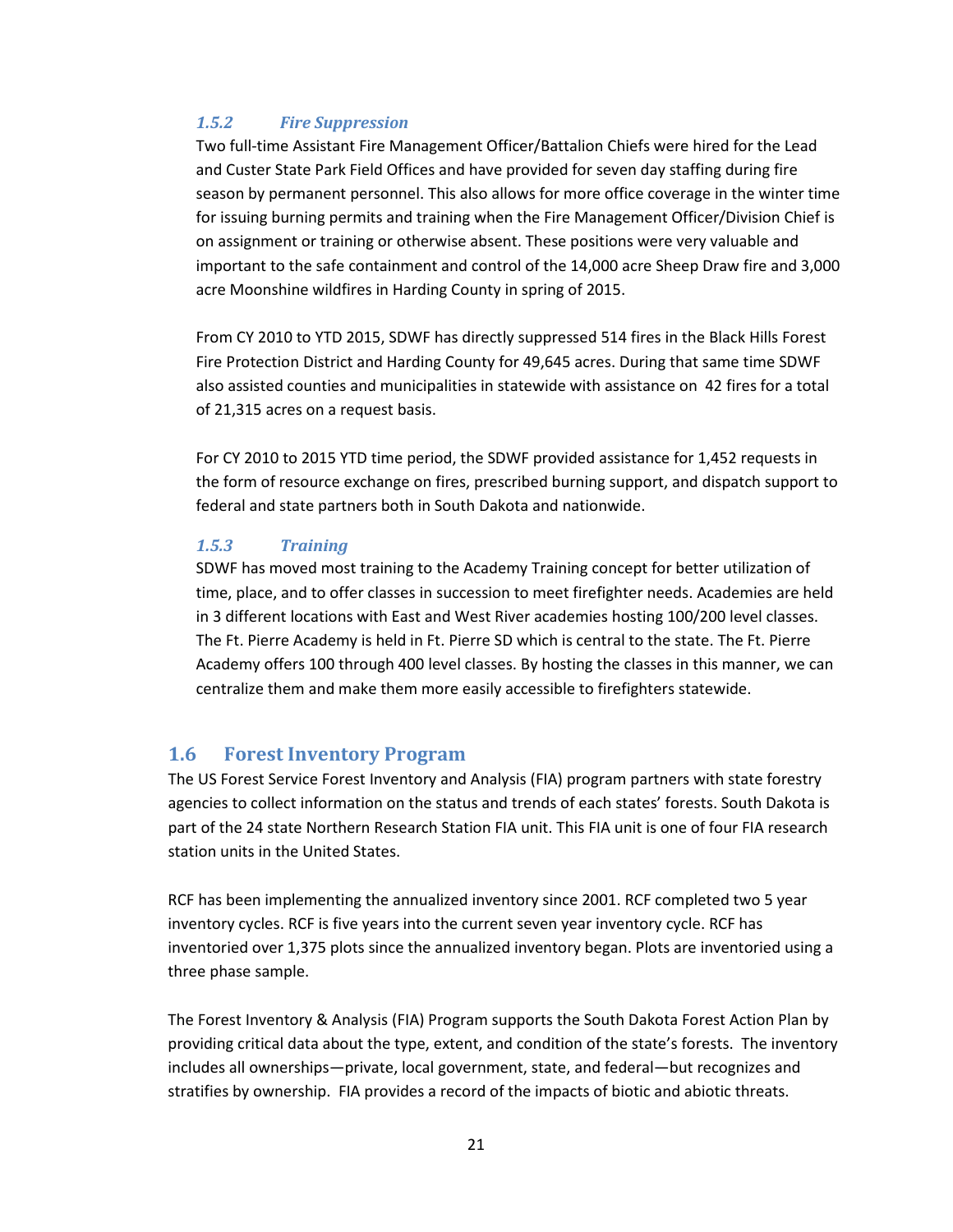The FIA Program addresses all three national themes in the Forest Action Plan—Conserve Rural Forests, Protect Forests from Harm, Enhance Public Benefits from Trees and Forests—outlined by the State & Private Forestry (S&PF) National Priorities and Objectives. The objectives addressed include:

- 1.1 Identify and conserve high priority forest ecosystems and landscapes
- 2.2 Identify, manage, and reduce threats to forest ecosystems
- <span id="page-21-0"></span>3.3 Assist communities in planning for and reducing forest health risks

#### *1.6.1 Great Plains Inventory analysis*

Funded by a U.S. Forest Service grant and matching state funds in 2007, state forestry agencies in Kansas, Nebraska, North Dakota and South Dakota engaged in a regional initiative to prepare for the arrival of invasive pests, such as EAB, that threaten tree resources in the northern Plains. The Great Plains Tree and Forest Invasives Initiative (Great Plains Initiative) gave state forestry agencies the opportunity to work together to create public awareness, promote alternatives to ash tree plantings and prepare for the invasive species arrival by assessing the region's tree resources and determining and addressing the potential impacts of EAB to those resources. The states developed and implemented a uniform inventory process that would be applicable in areas not covered by the traditional FIA program. The Great Plains Initiative project utilizes FIA standards and techniques to cover non-forest woodlands, windbreaks, and forested areas within urban areas.

In 2014, RCF contracted with South Dakota State Forester Emeritus, Ray Sowers, to analyze the South Dakota data gathered in the Great Plains Initiative.<sup>[2](#page-21-2)</sup> The Great Plains Inventory (GPI) data showed that there are 435,558 acres of windbreaks/shelterbelts in South Dakota consisting of livestock protection breaks, field windbreaks, farmstead windbreaks, rural home sites, wildlife tree plantings, living snow fences, and abandoned farmsteads. Ninetyone percent of the windbreaks are on private land and nine percent are public ownership. Forty percent of the trees were identified as ash.

There are 424,419 acres of woodlands in South Dakota consisting of natural riparian woodlands, urban-residential woodlands, isolated tree resources, and narrow wooded strips. Ninety-seven percent of the woodlands are private lands and three percent are publicly owned. Twenty two percent of the trees were ash.

#### <span id="page-21-1"></span>**1.7 Forest Legacy Program**

As part of the 1990 Farm Bill, Congress created the Forest Legacy Program to identify and protect environmentally important private forestlands threatened with conversion to non-forest

<span id="page-21-2"></span> <sup>2</sup> R. A. Sowers, *South Dakota Woodlands and Wetlands*, unpublished report, South Dakota Division of Resource Conservation & Forestry, 2015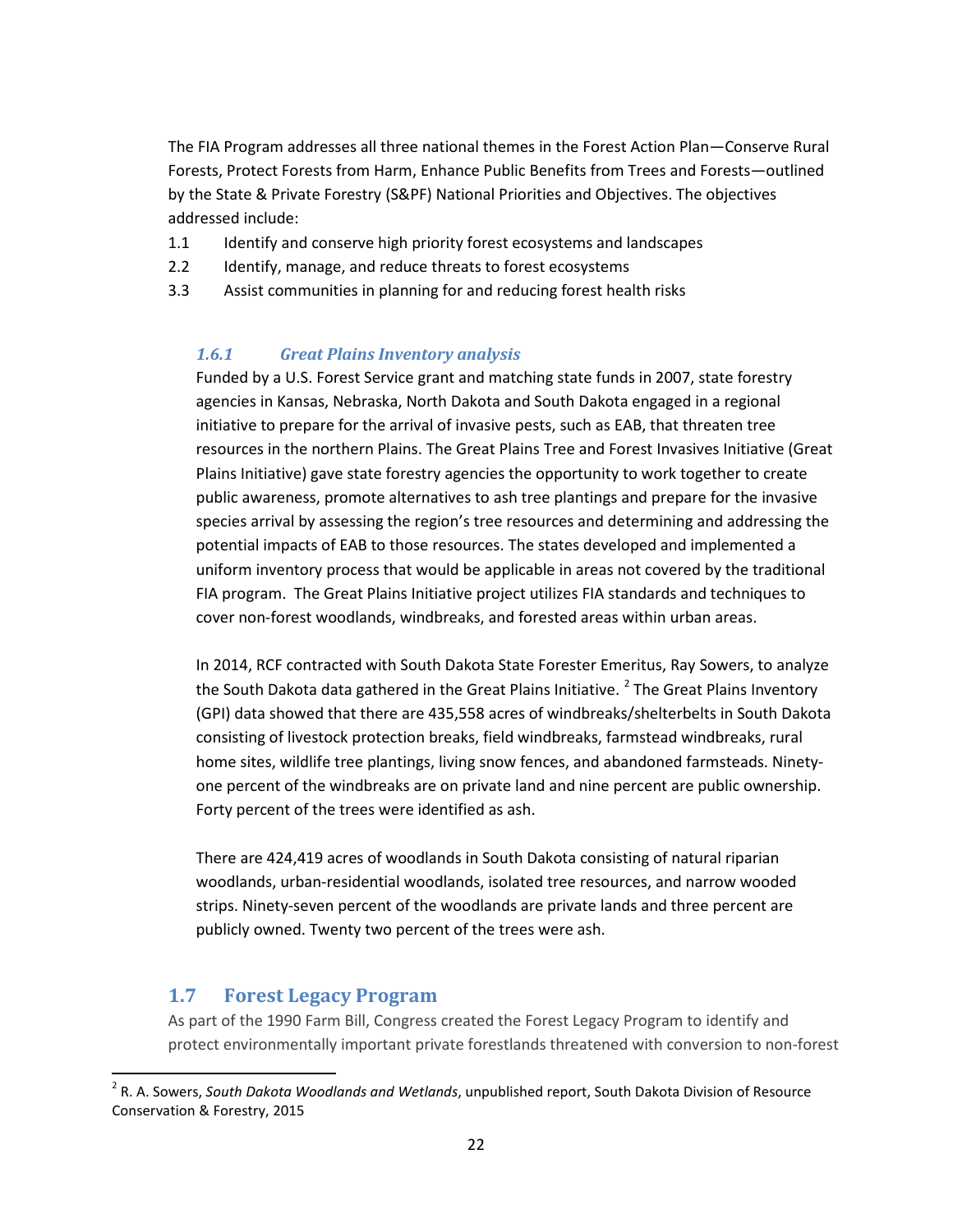uses such as subdivisions for residential or commercial development. To help maintain the integrity and traditional uses of private forest-lands, the Forest Legacy Program promotes the use of conservation easements and fee simple purchase of threatened private lands. Easements and purchases provide a new tool with which the federal government, in cooperation with state and local agencies, private organizations and individuals can preserve the rich heritage of private forests across the nation.

The Blood Run Forest Legacy Project supports the South Dakota Forest Action plan by utilizing eight strategies and address all three national themes (Conservation Rural Forest, Protect Forest from Harm, & Enhance public benefits from trees and forest) outlined by the State and Private Forestry (S&PF) National Priorities and Objectives. The strategies used addresses 10 threats identified in the forest Action Plan. Examples of the strategies are as followed:

- Create public awareness and educate the public about forest fragmentation ;
- Work with other Federal, State, and Local agencies to discourage fragmentation of Forest Lands;
- Collaborate with and engage Federal, State, and Local land managers to improve Forest Health;
- Promote natural species diversity within native forest lands;
- Encourage the planting of a diverse mix of trees species; and
- Work with The South Dakota Department of Game Fish and Parks to help implement strategies found in the Wildlife Action Plan.

#### <span id="page-22-0"></span>*1.7.1 Blood Run Project*

The Blood Run Area consisted of privately owned 236 acres of cropland, grassland, upland and riparian forests. The South Dakota Forest Action plan places a high priority on the conservation of riparian forests. Designated a National Historic landmark, the area was of historical significance for several Native American cultures. As a result of its ecological and cultural uniqueness, the Blood Run site was a prime candidate for protection.

The South Dakota Departments of Game, Fish and Parks (GFP) and RCF worked with South Dakota Parks and Wildlife Foundation, Conservation Fund, and Forest Legacy Program (FLP) to acquire the site from private ownership. The property was purchased in 2014. GFP will manage the Blood Run property as part of Good Earth State Park. RCF prepared a forest stewardship plan for the property to guide future management to protect the ecologic value of the site. The plan was designed to address concerns within the FLP acquisition and non-FLP acquired portions of Good Earth State Park. Specific to the FLP acquired portion, the plan addresses fifty-one acres of grassland, six acres of cropland, one hundred forty-six acres of forest, and thirty-three acres to be reforested.

The FLP requires the acquired site to be at least 75% forested cover. The existing Good Earth State Park project site needed an additional 33 acre of tree and shrubs to meet this threshold. RCF worked closely with GFP to develop a tree planting plan. As of 2015,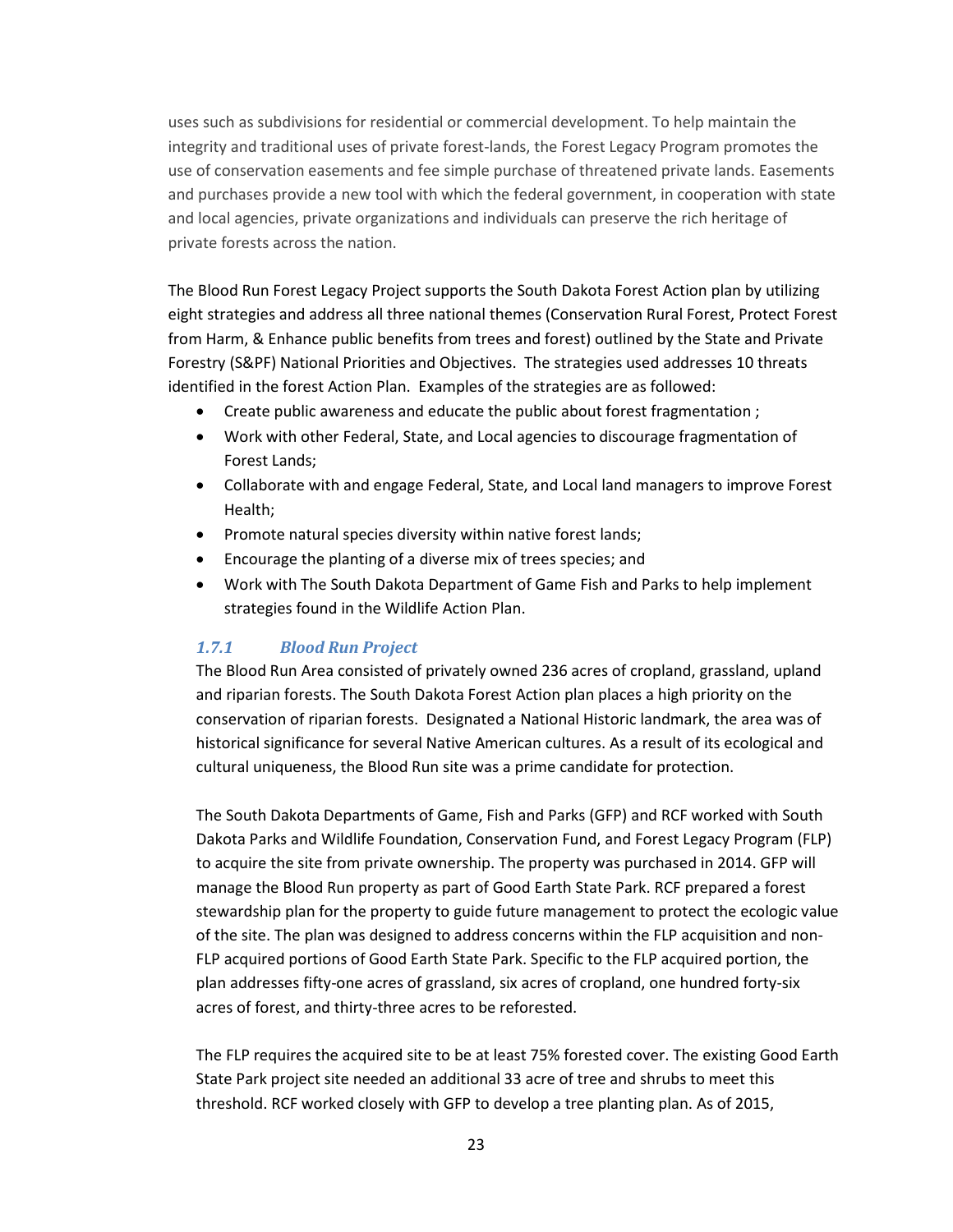approximately 6,000 new trees and shrubs were planted. Reforestation plans call for another 20,000 trees and shrubs to be planted over the next nine years.

There are three sites under consideration for future addition to Good Earth State Park. Those include the Thorton, Spring Creek, and Allen properties. The Thornton property is a mixture of hardwoods and grass along the Big Sioux River that borders the southern boundary of Good Earth State Park. The Spring Creek property is immediately south of the Thorton property and touches Good Earth State Park with the Thorton property at the Big Sioux River. These properties are also being considered for inclusion in the FLP.

#### <span id="page-23-0"></span>**1.8 Natural Resource Conservation Program**

The Coordinated Natural Resources Conservation Fund was established by the State Legislature in 1992 to implement goals and objectives identified in the South Dakota Coordinated Plan for Natural Resources Conservation. The plan targets reduction of soil erosion, improvement of rangelands, and improvement of water quality and quantity, enhancement of wildlife habitat, increased public awareness of natural resources, funding, and use of renewable energy. The fund is used to direct cost share funds to South Dakota conservation districts. Grant applications are reviewed, approved, and awarded by the State Conservation Commission. RCF administers the conservation programs on behalf of the State and the Conservation Commission.

The Resource Conservation Program supports the following S&PF National Priorities and Objectives:

- 2.1.Restore fire-adapted lands and reduce risk of wildfire impacts
- 2.2. Identify, manage, and reduce threats to forest and ecosystem health
- 3.1.Protect and enhance water quality and quantity
- 3.2.Improve air quality and conserve energy
- 3.4.Maintain and enhance the economic benefits and values of trees and forests
- 3.5.Protect, conserve, and enhance wildlife and fish habitat
- 3.6.Connect people to trees and forests, and engage them in environmental stewardship activities
- 3.7.Manage trees and forests to mitigate and adapt to global climate change

One hundred forty-eight projects were funded from FY2010-2014 awarding \$4,722,419 to 47 Conservation Districts. Another \$9,954,901 of other funds were leveraged including Federal and local sources. Every \$1 of conservation funds was matched by \$2.11 of other funds. Twenty-six cropland, 56 rangeland, 15 information & education, 18 water quality and 33 technical assistance projects have been funded.

According to final reports from conservation districts and reports from federal, state, and local entities and South Dakota State University report "Impact of South Dakota Agriculture" the resources affected and the economic impact of the projects are: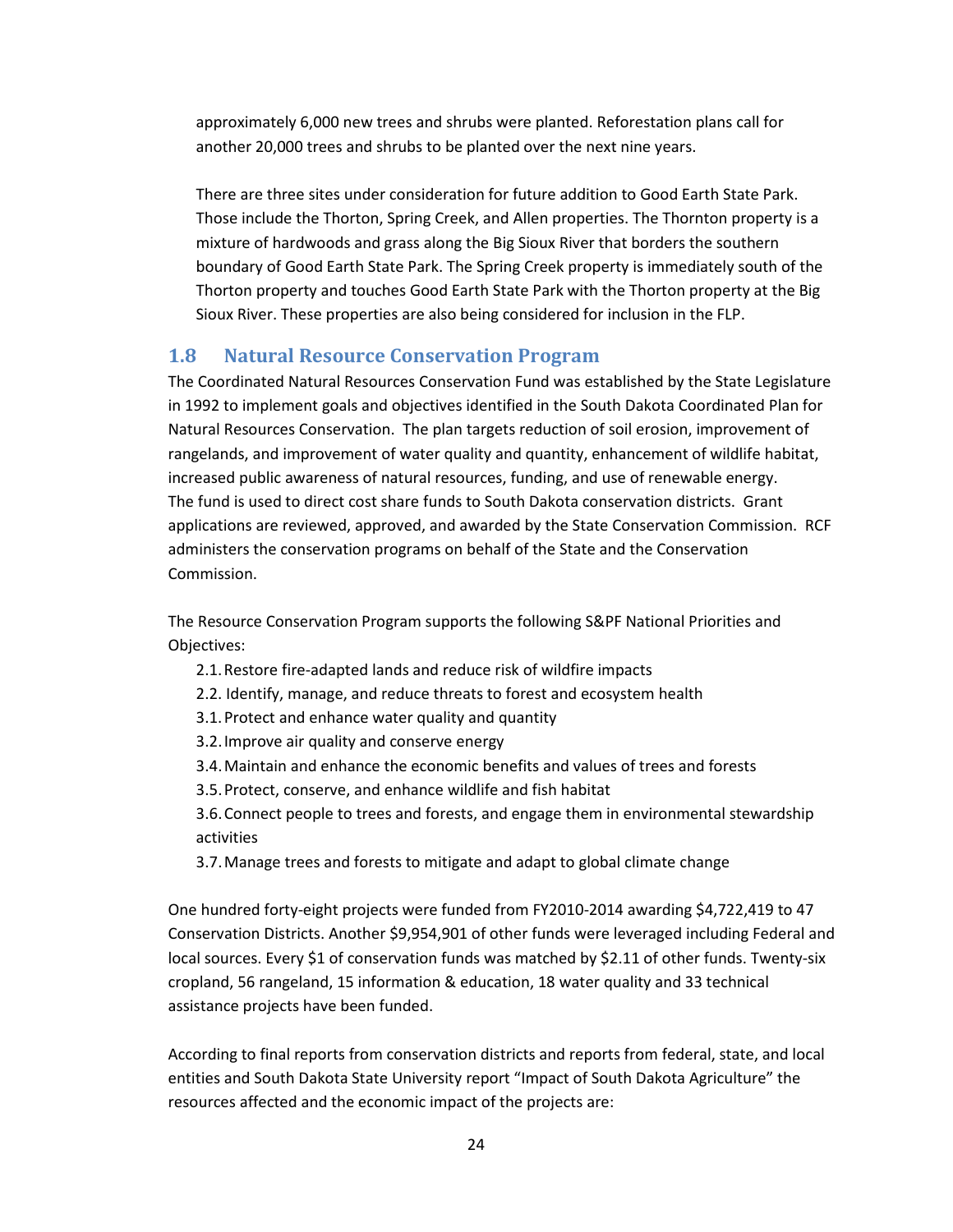- 1,250,000 acres of cropland with soil erosion improved to tolerable levels with an economic impact of a 1.6% increase in crop industry output, 707 new full and part time jobs - \$16 M wages, and \$104 M increase in state industrial output;
- 500,000 acres of rangeland in poor/fair condition improved one condition class with an economic impact of a 0.94% increase in cattle production, 104 new full and part time jobs - \$0.8 M wages, and an \$8 M increase in state industrial output; and
- Topsoil erosion cut by 16 million tons with an economic impact which is assumed significant based on future sustainable productivity of the land and future availability of clean water for consumption and recreation.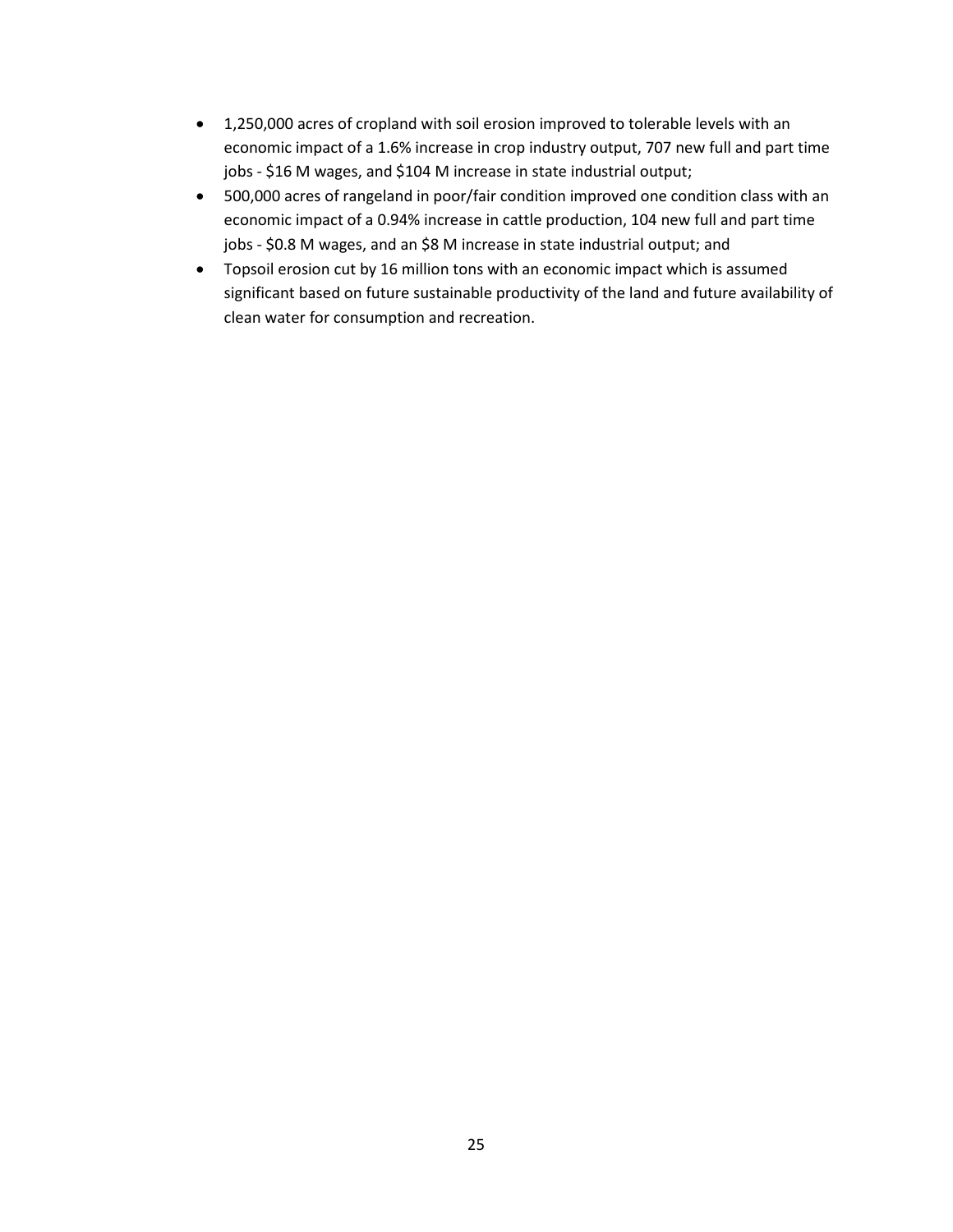### <span id="page-25-0"></span>**2.0 Implementation Challenges Discovered During the Past Five Years**

- 1. Mountain pine beetle epidemic: Developing partnerships and responding to a Hills–wide multi-state mountain pine beetle epidemic with limited resources. Identifying new priority areas every year while establishing and maintaining a credible, effective program to mitigate the spread and impacts of the epidemic.
- 2. While implementing the \$12 million mountain pine beetle suppression program, continue to implement viable and effective Forest Stewardship, Urban Community Forestry, Forest Health Protection, Forest Inventory Analysis, and Conservation programs with no increase in staff.
- 3. Personnel: With the high turnover rate, resources need to be directed toward the recruitment and retention of qualified employees. With decreasing budgets, RCF needs to take positive steps to improve employee retention.
- 4. Training: Keeping personnel up to date on forest insect, disease, and technology training.
- 5. Response to Demands: Working with cooperators to overcome bureaucratic obstacles to responding to an expanding mountain pine beetle epidemic in a timely fashion.
- 6. Public Engagement: Keeping the public engaged/interested in proactive forest and urban forestry management.
- 7. Fragmentation: Fragmentation of forest ownerships and the difficulty of managing smaller, noncontiguous blocks.
- 8. Landowner Education and Involvement: Private landowner interest is a constant challenge. Urban forestry is a community effort that can only thrive with the presence of concerned and enthusiastic citizens.
- 9. Funding: Conservation districts do not have taxing authority nor do many receive a significant amount of their funding from other government entities. As a result, conservation district must generate their funding through venture operations.
- 10. Recruitment: Recruitment of new conservation district supervisors and employees bring energy and new ways of addressing natural resource issues.
- 11. Strategic Thinking: Getting conservation districts to think strategically about identifying and addressing natural resource concerns on the watershed or larger scale.
- 12. Vision: Helping conservation district understand their purpose and how to use this vision to guide their activities.
- 13. Identity: Helping conservation district think beyond just providing services (tree and grass planting) that generate funds for district operations.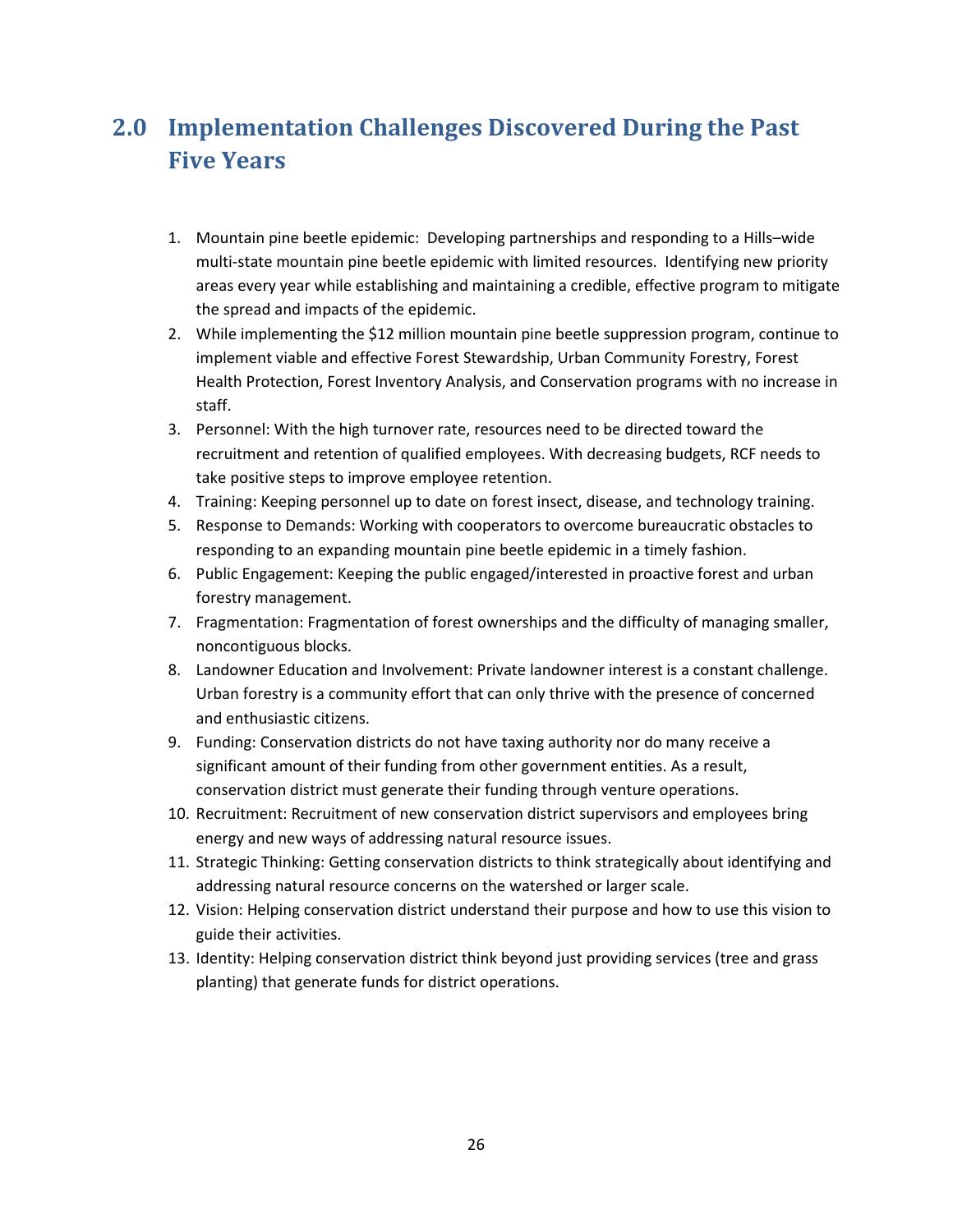### <span id="page-26-0"></span>**3.0 Implementation Focus During the Next Five Years**

- 1. Forest Health: Keep decision makers abreast of all forest health threats in and around South Dakota.
- 2. Landscape scale management: Current partnerships and new tools facilitate cooperation will help coordinate and implement landscape scale management.
- 3. Active forest management: Promote active forest management through wider outreach.
- 4. Windbreak renovation: The current windbreak condition project will aide in showing the need and directing efforts to the 8-county region in SE South Dakota. The project will need to be expanded to other areas of the state.
- 5. Tree Farm certifications: The new direction of Tree Farm for South Dakota is certification. This will increase the number of Forest Stewardship Plans that will need to be brought up to Tree Farm standards for certification in a short time frame.
- 6. Response: Respond rapidly to widespread damage to South Dakota's forest resources following natural disasters (fire & weather events) and insect outbreaks (native & invasive).
- 7. Partnerships: Work with other agencies, industry, and private landowners to promote and enhance forest management on a landscape scale through collaborative projects. The current partnerships have opened regular conversation in addressing issues and management. Continuing these partnerships will lend itself to opportunities to work collaboratively on future issues.
- 8. Outreach: Promote forest management through RCF's website & public workshops held throughout the state. Workshops and seminars should teach communities and landowners about proper forest management and highlighting the benefits of management practices. Workshops specifically focused on urban issues, such as pruning techniques for healthy and safe trees in yards, how to get the most benefits out of urban trees, or where to plant to save energy will benefit the urban forest. Use the RCF website and social media to keep information easily accessible. Promote forest management, protecting water quality, windbreak installation and renovation through workshops, division website, and social media.
- 9. Training: Provide personnel forest insect and disease training, at least bi-annually, or as needed when new forest health concerns arise.
- 10. Conservation District Education: Inform and "re-educate" conservation district regarding the Coordinated Plan for Natural Resources Conservation and how to use this plan to help identify and address larger scale natural resources needs.
- 11. Tools for Districts: Provide district employees and supervisors with training to understand:
	- Applicable state laws pertaining to natural resources (soil erosion and sediment reduction laws);
	- Payroll and taxes;
	- The accounting manual: and
	- The roles and responsibility of conservation districts.
- 12. Assistance: Assist the State Conservation Commission identify: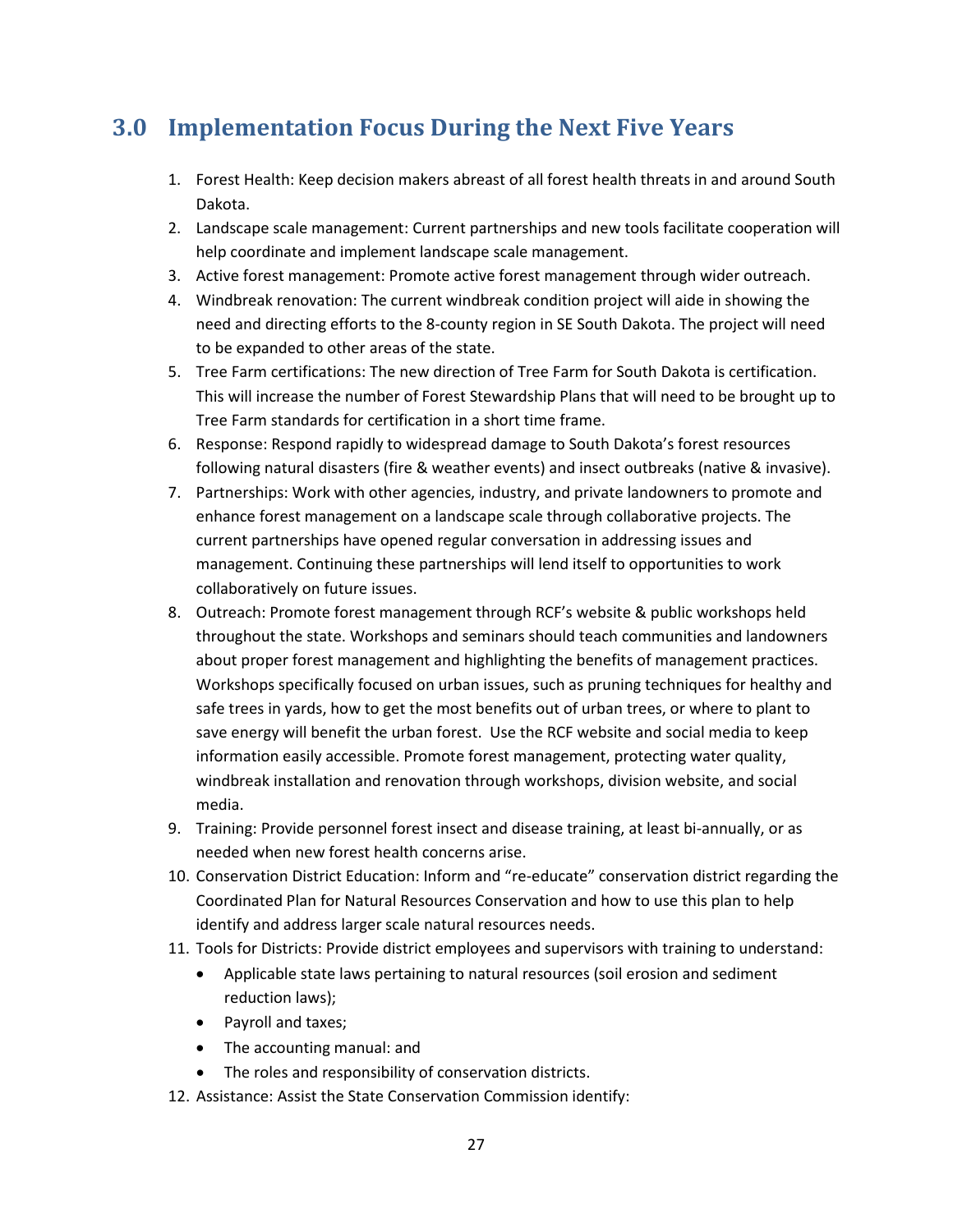- The needs of conservation districts;
- New practices needed to address natural resource issues; and
- Training to new Conservation Commissioners regarding conservation districts and natural resource issues within South Dakota.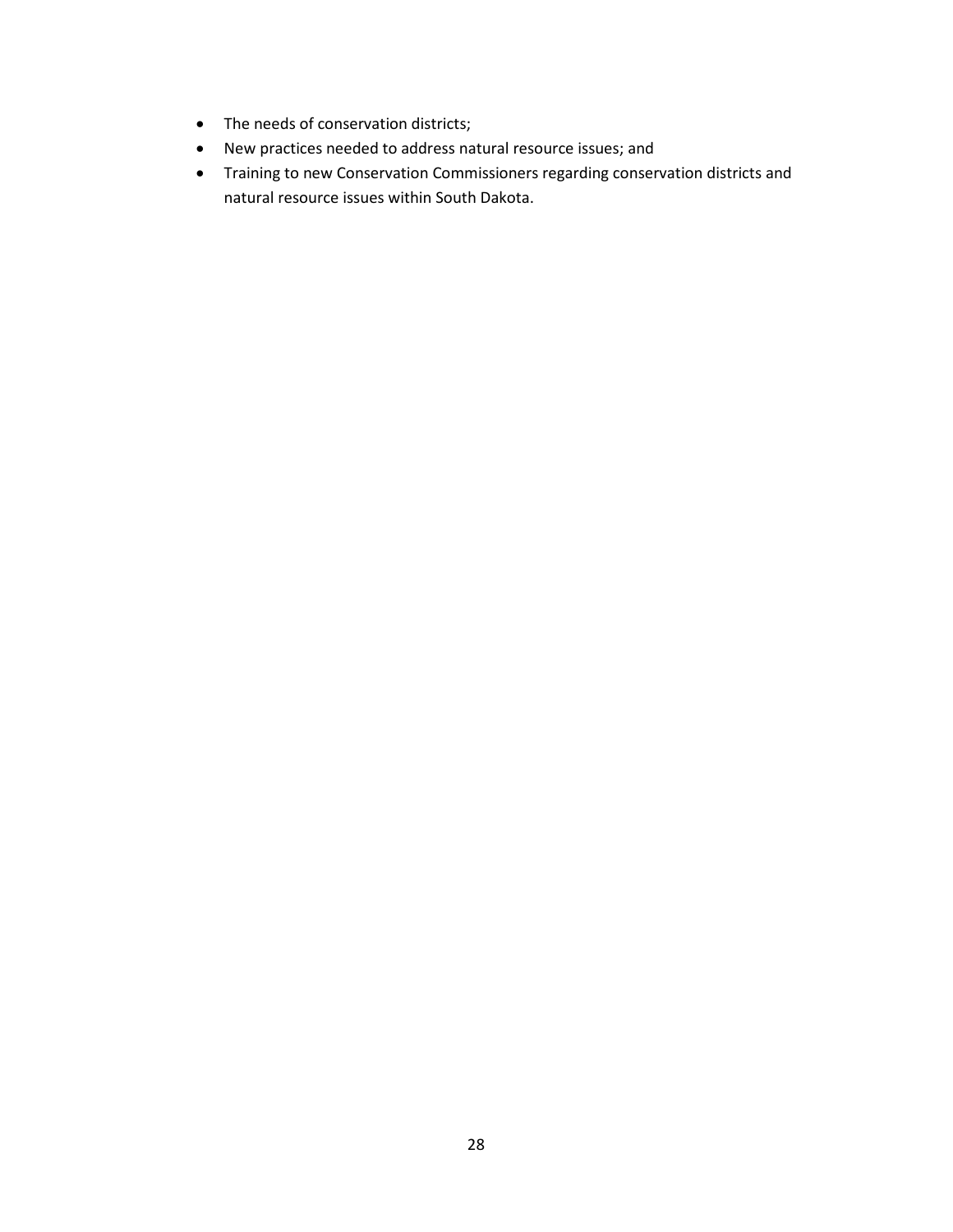### <span id="page-28-0"></span>**4.0 Data Needs or New Issues Revealed Since 2010**

- 1. Cohesive Strategies: Movement towards cohesive strategies to accomplish landscape scale projects across all ownerships to promote fuel-reduction and forest health.
- 2. Climate Change: Data on changes in climate, increasing the potential for natural disasters (i.e. flood, blizzards, tornadoes, drought, hail, ice storms) that can cause tremendous damage to South Dakota's forest resources.
- 3. Forest Inventories: Continued geospatial data collection on the status of the resource to show the effect of the mountain pine beetle epidemic, identify future program needs, and prepare for imminent pest and disease threats such as emerald ash borer.
- 4. Identify Underserved Populations: Identify underserved populations and how to target that population.
- 5. Natural Resource Trends: Acquire current Natural Resource Inventory data.
- 6. Watershed Level Planning: Formulate natural resource strategies that are on a watershed scale.
- 7. Identify Target Audience: Acquire knowledge of target audiences and communities to better serve each one.
- 8. Partnerships: Identify new and strengthen partnerships between programs and RCF. Continuing these partnerships and conversations will open opportunities to work together to address issues on a landscape scale.
- 9. Technology: Increased adoption of technology
- 10. Outreach: Increased use of online databases and social media sites in order to drive engagement and enthusiasm for forestry and natural resources education.
- 11. Accomplishment Reporting: Movement from online database accomplishment reporting to geospatial, real-time reporting.
- 12. Education: The need to educate public about maintaining healthy forests after the MPB epidemic ends.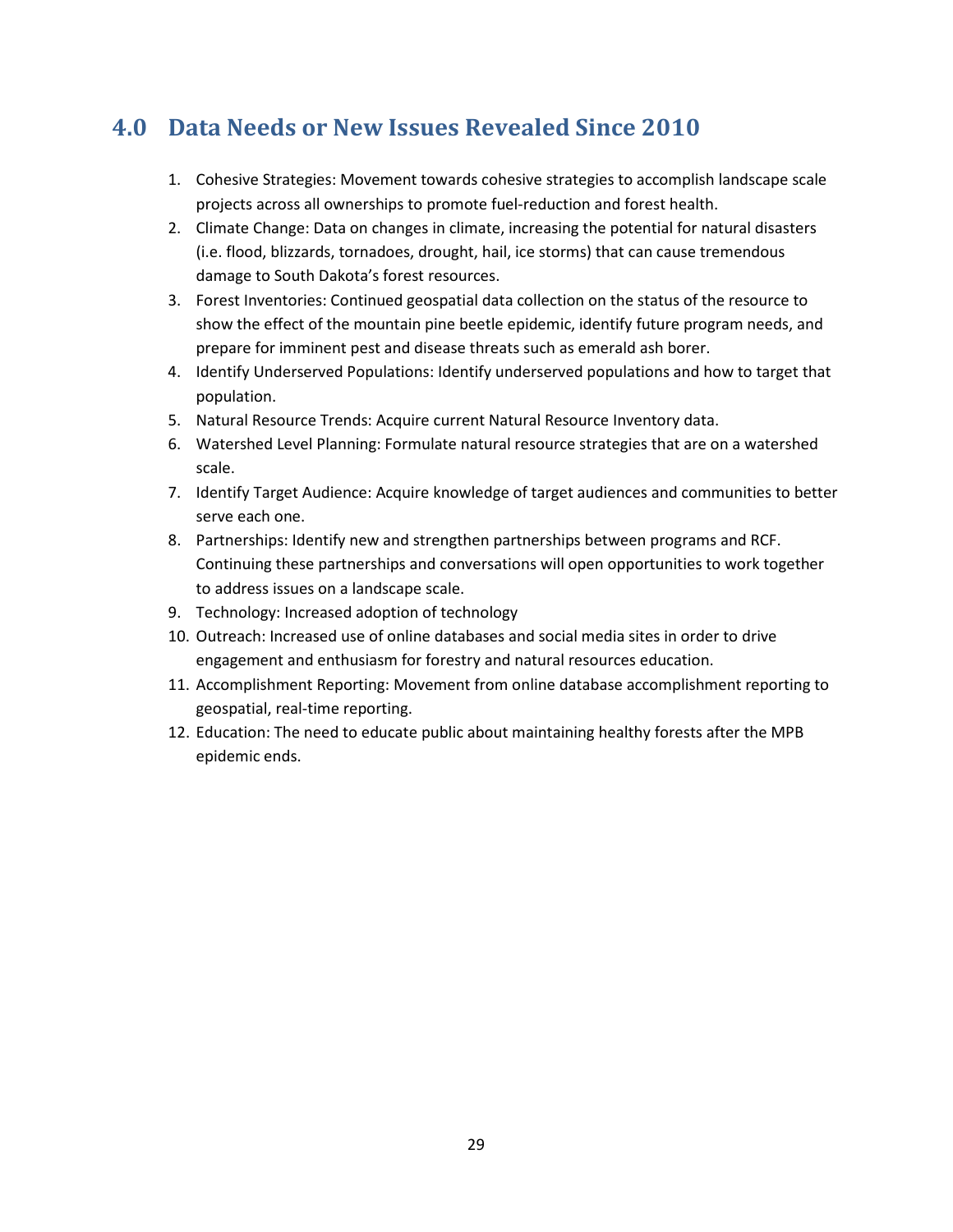### <span id="page-29-0"></span>**5.0 USFS State & Private Forestry National Priorities and Objectives\***

#### **1. Conserve Working Forest Landscapes**

- 1.1. Identify and conserve high priority forest ecosystems and landscapes
- 1.2. Actively and sustainably manage forests

#### **2. Protect Forests from Harm**

- 2.1. Restore fire-adapted lands and reduce risk of wildfire impacts
- 2.2. Identify, manage, and reduce threats to forest and ecosystem health

#### **3. Enhance Public Benefits from Trees and Forests**

- 3.1. Protect and enhance water quality and quantity
- 3.2. Improve air quality and conserve energy
- 3.3. Assist communities in planning for and reducing forest health risks
- 3.4. Maintain and enhance the economic benefits and values of trees and forests
- 3.5. Protect, conserve, and enhance wildlife and fish habitat
- 3.6. Connect people to trees and forests, and engage them in environmental stewardship activities
- 3.7. Manage trees and forests to mitigate and adapt to global climate change
- \* Approved by the S&PF Redesign Implementation Council and by NASF, Sept. 2008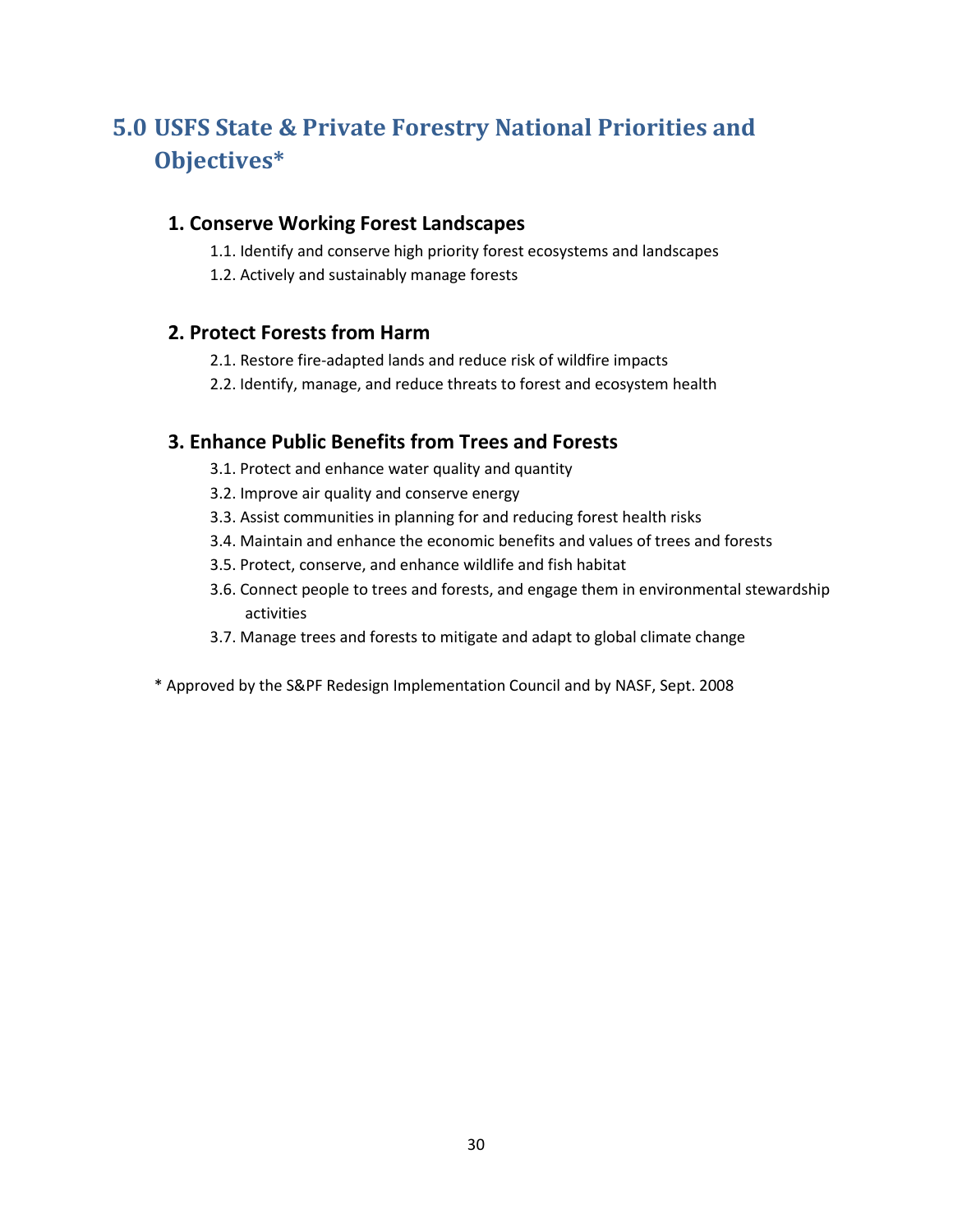# USFS STATE & PRIVATE FORESTRY NATIONAL PRIORITIES & OBJECTIVES CROSSWALK WITH SOUTH DAKOTA PROGRAMS & PROJECTS

|     | <b>South Dakota Programs/Projects</b> |                                               | <b>Conserve</b><br><b>Working</b><br><b>Forest</b><br>Landscapes |         | <b>Protect Forests</b><br>from Harm |              | <b>Enhance Public Benefits from Trees &amp; Forests</b><br>Objectives (Refer to list on page 30) |     |     |     |                           |              |     |
|-----|---------------------------------------|-----------------------------------------------|------------------------------------------------------------------|---------|-------------------------------------|--------------|--------------------------------------------------------------------------------------------------|-----|-----|-----|---------------------------|--------------|-----|
|     |                                       |                                               | 1.1                                                              | 1.2     | 2.1                                 | 2.2          | 3.1                                                                                              | 3.2 | 3.3 | 3.4 | 3.5                       | 3.6          | 3.7 |
| 1.1 |                                       | Forest Health Program                         |                                                                  |         |                                     |              |                                                                                                  |     |     |     |                           |              |     |
|     | 1.1.1                                 | <b>Trapping &amp; Monitoring</b>              |                                                                  | X       |                                     | X            |                                                                                                  |     | X   |     |                           |              |     |
|     | 1.1.2                                 | Community forest health assistance            |                                                                  |         |                                     | X            | $\sf X$                                                                                          | X   | X   | X   | $\mathsf{x}$              | X            |     |
|     | 1.1.3                                 | Weekly pest updates & pest<br>bulletins       |                                                                  |         |                                     | $\mathsf{X}$ |                                                                                                  |     | X   |     |                           | X            |     |
|     | 1.1.4                                 | Forest health education                       |                                                                  | X       |                                     | X            | X                                                                                                | X   | X   | X   | X                         | X            |     |
|     | 1.1.5                                 | Mountain Pine Beetle initiatives              | $\mathsf{X}$                                                     | X       | $\mathsf{X}$                        | X            | X                                                                                                |     | X   | X   |                           | X.           |     |
|     | 1.1.6                                 | Forest health & fuels reduction<br>initiative |                                                                  | X       | X                                   | X            | X                                                                                                | X   |     | X   |                           |              |     |
| 1.2 |                                       | Forest Stewardship Program                    |                                                                  |         |                                     |              |                                                                                                  |     |     |     |                           |              |     |
|     | 1.2.1                                 | Landowner assistance                          | X                                                                | X       | $\mathsf{X}$                        | $\mathsf{X}$ | X                                                                                                | X.  |     | X.  | X                         | $\mathsf{X}$ |     |
|     | 1.2.2                                 | Non-commercial thinning<br>assistance         |                                                                  | X       | X                                   | X            | X                                                                                                | X   |     | X   | $\boldsymbol{\mathsf{X}}$ | X            |     |
|     | 1.2.3                                 | Agroforestry assistance                       |                                                                  | X       | $\mathsf{X}$                        | $\mathsf{X}$ | X                                                                                                | X   |     | X   | $\boldsymbol{\mathsf{X}}$ | $\mathsf{X}$ |     |
|     | 1.2.4                                 | Tree Farm program                             | X                                                                | $\sf X$ | $\mathsf{x}$                        | X            | $\sf X$                                                                                          | X   |     | X   | $\mathsf{x}$              | X.           |     |
|     | 1.2.5                                 | Windbreak condition grant                     |                                                                  | X       |                                     | X            | X                                                                                                | Χ   |     | X   | $\mathsf{x}$              | X            |     |
|     | 1.2.6<br>NRCS cooperative work        |                                               |                                                                  | X       | X                                   | X            | X                                                                                                | Χ   |     | X   | X                         | X.           |     |